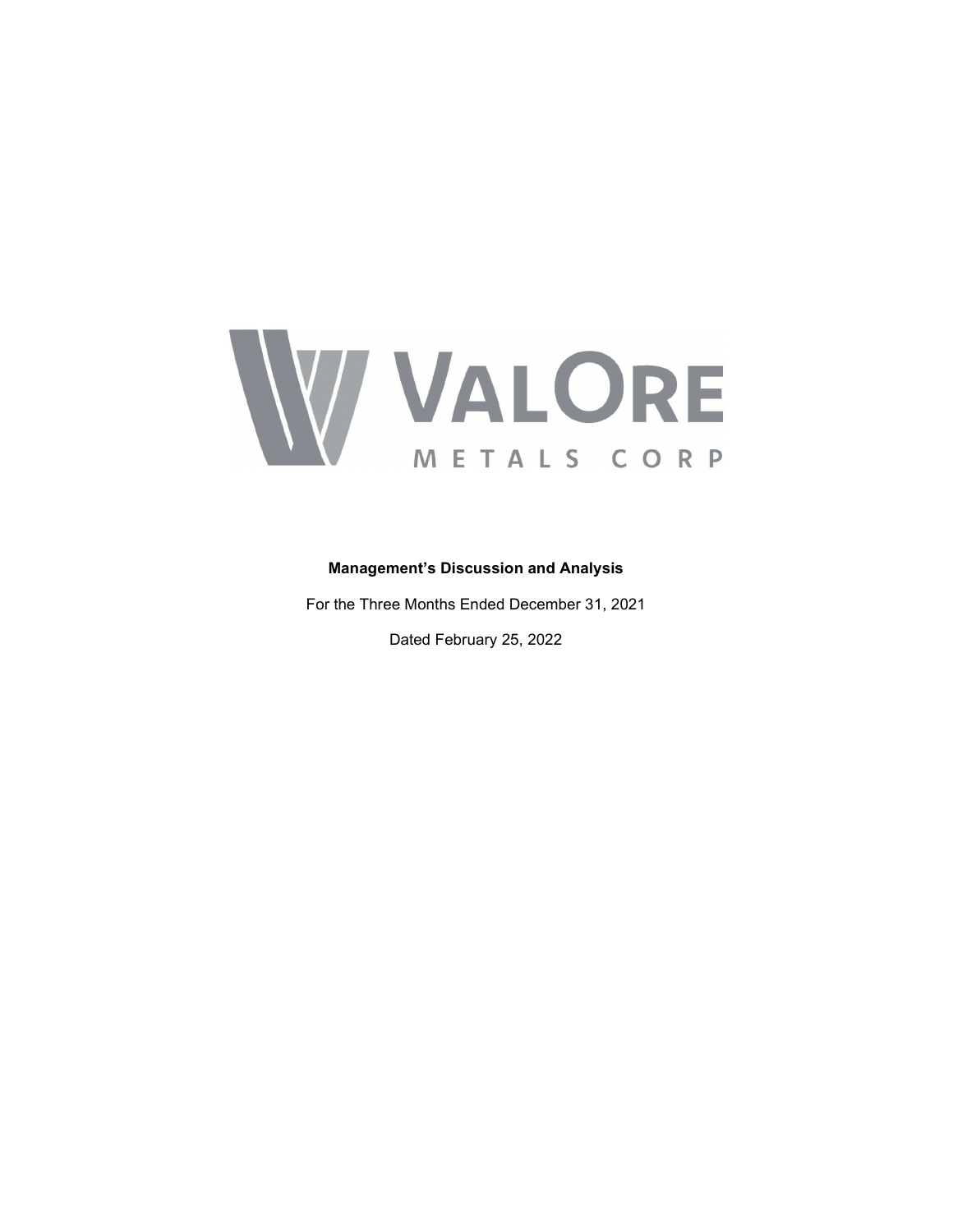# NOTE TO READER

This management's discussion and analysis ("MD&A") for the three months ended December 31, 2021 was prepared by management and approved and authorized for issue on February 25, 2022 for ValOre Metals Corp. (the "Company" or "ValOre") in accordance with International Financial Reporting Standards ("IFRS"). The MD&A supplements but does not form part of the condensed interim consolidated financial statements of ValOre and the notes thereto for the three months ended December 31, 2021. Consequently, the MD&A should be read in conjunction with the Company's condensed interim consolidated financial statements and related notes for the three months ended December 31, 2021 and the annual audited consolidated financial statements for the year ended September 30, 2021.

Management is responsible for the preparation and integrity of the financial statements, including the maintenance of appropriate information systems, procedures and internal controls to ensure that information used internally or disclosed externally, including the MD&A, is complete and reliable.

All amounts are in Canadian dollars unless otherwise specified. Additional information is available on the Canadian System for Electronic Document Analysis and Retrieval ("SEDAR") at www.sedar.com, and on the Company's website at www.valoremetals.com.

# FORWARD-LOOKING INFORMATION

This MD&A contains certain forward-looking information and forward-looking statements, as defined in applicable securities laws (collectively referred to herein as "forward-looking statements"). These forward-looking statements relate to future events or ValOre's future performance. All statements other than statements of historical fact are forward-looking statements. Often, but not always, forward-looking statements can be identified by words such as "plans", "expects", "anticipates", "believes", "estimates", "expects" and similar expressions, or the negatives of such words and phrases, or statements that certain actions, events or results "may", "could", "would", "should", "might", or "will" be taken, occur or be achieved. Forward-looking statements involve known and unknown risks, uncertainties and other factors that may cause actual results to differ materially from those anticipated in such forward-looking statements. The forward-looking statements in this MD&A speak only as of the date of this MD&A or as of the date specified in such statement. Specifically, this MD&A includes, but is not limited to, forward-looking statements regarding: the potential of ValOre's properties to contain economic mineral deposits; ValOre's ability to meet its working capital needs at the current level for the 12-month period ending September 30, 2022; the plans, costs, timing and capital for future exploration and development of ValOre's property interests, including the costs and potential impact of complying with existing and proposed laws and regulations; management's outlook regarding future trends; prices and price volatility for mineral deposits; and general business and economic conditions.

Inherent in forward-looking statements are risks, uncertainties and other factors beyond ValOre's ability to predict or control. These risks, uncertainties and other factors include, but are not limited to, mineral deposits, price volatility, changes in debt and equity markets, timing and availability of external financing on acceptable terms, the uncertainties involved in interpreting geological data and confirming title to ValOre's properties, the possibility that future exploration results will not be consistent with ValOre's expectations, increases in costs, environmental compliance, and changes in environmental and other local legislation and regulation, interest rate and exchange rate fluctuations, changes in economic and political conditions and other risks involved in the minerals exploration and development industry, as well as those risk factors listed in the "Risks and Uncertainties" section below. Readers are cautioned that the foregoing list of factors is not exhaustive of the factors that may affect the forwardlooking statements. Actual results and developments are likely to differ, and may differ materially from those expressed or implied by the forward-looking statements contained in the MD&A. Such statements are based on a number of assumptions about the following: the availability of financing for ValOre's exploration and development activities; operating and exploration costs; ValOre's ability to attract and retain skilled staff; timing of the receipt of regulatory and governmental approvals for exploration projects and other operations; market competition; and general business and economic conditions.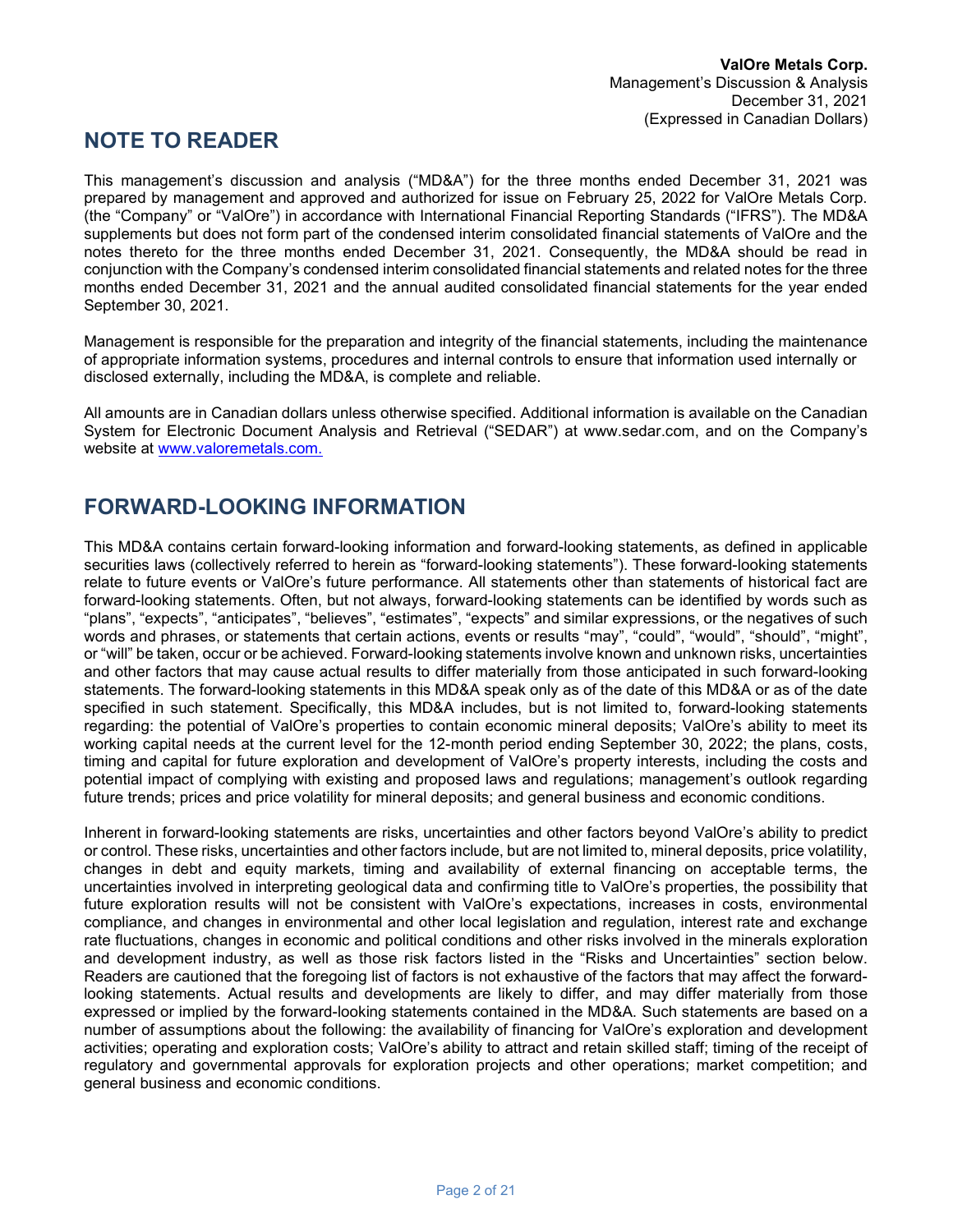Forward-looking statements may be affected by known and unknown risks, uncertainties and other factors that may cause ValOre's actual results, performance or achievements to be materially different from any of its future results, performance or achievements expressed or implied by such forward-looking statements. All forward-looking statements herein are qualified by this cautionary statement. Accordingly, readers should not place undue reliance on forward-looking statements. ValOre undertakes no obligation to update publicly or otherwise any forward-looking statements, whether as a result of new information or future events or otherwise, except as may be required by law. If ValOre does update one or more forward-looking statements, no inference should be drawn that it will make additional updates with respect to those or other forward-looking statements, unless required by law.

# INTRODUCTION

ValOre Metals Corp., formerly named Kivalliq Energy Corporation, is an exploration company based in Vancouver, Canada, which currently has interests in exploration projects in northern Canada and Brazil. In addition to uranium exploration properties in Nunavut Territory and the Provinces of Saskatchewan and Manitoba, ValOre holds the Baffin Gold Property in Nunavut Territory and the Pedra Branca Platinum Group Elements ("PGE") Project in northeastern Brazil that hosts palladium (Pd) + platinum (Pt) + gold (Au) mineralization.

# **OVERVIEW**

## **Appointments**

During the year ended September 30, 2021, the following events took place:

- Colin Smith was appointed as Vice President of Exploration
- Darren Klinck was appointed as Director
- Ian Pritchard was appointed as Advisor
- Luis Azevedo was appointed as Advisor
- Luis Azevedo and Brian McMaster resigned as Directors.

## Share capital

On November 17, 2021, ValOre closed a brokered private placement for gross proceeds of \$11,000,000. The Company sold 18,333,333 flow-through units of the Company to charitable purchasers (each, a "Charity FT Unit") at a price of \$0.60 per Charity FT Unit. Each Charity FT Unit consists of one common share of the Company (each, a "FT Share") and one-half of one common share purchase warrant. Each warrant shall entitle the holder to purchase one common share of the Company (each, a "Warrant Share") at a price of \$0.65 per Warrant Share at any time on or before November 17, 2023. The FT Shares and Warrant Shares are subject to a hold period ending on March 18, 2022.

On December 9, 2021, the Company granted 6,600,000 incentive stock options to certain Directors, Officers, Employees and Consultants of the Company. The Options are exercisable at \$0.45 per share for a period of three years from the date of grant with  $\frac{1}{4}$  vesting upon grant and  $\frac{1}{4}$  vesting every 3 months thereafter.

During the three months ended December 31, 2021, 624,500 stock options were exercised for proceeds of \$187,350 and 333,333 warrants were exercised for gross proceeds of \$150,000.

Subsequent to the three months ended December 31, 2021, ValOre issued 500,000 shares valued at \$117,500 to Jangada pursuant to the Pedra Branca purchase agreement.

Subsequent to the three months ended December 31, 2021, 1,523,050 warrants expired unexercised.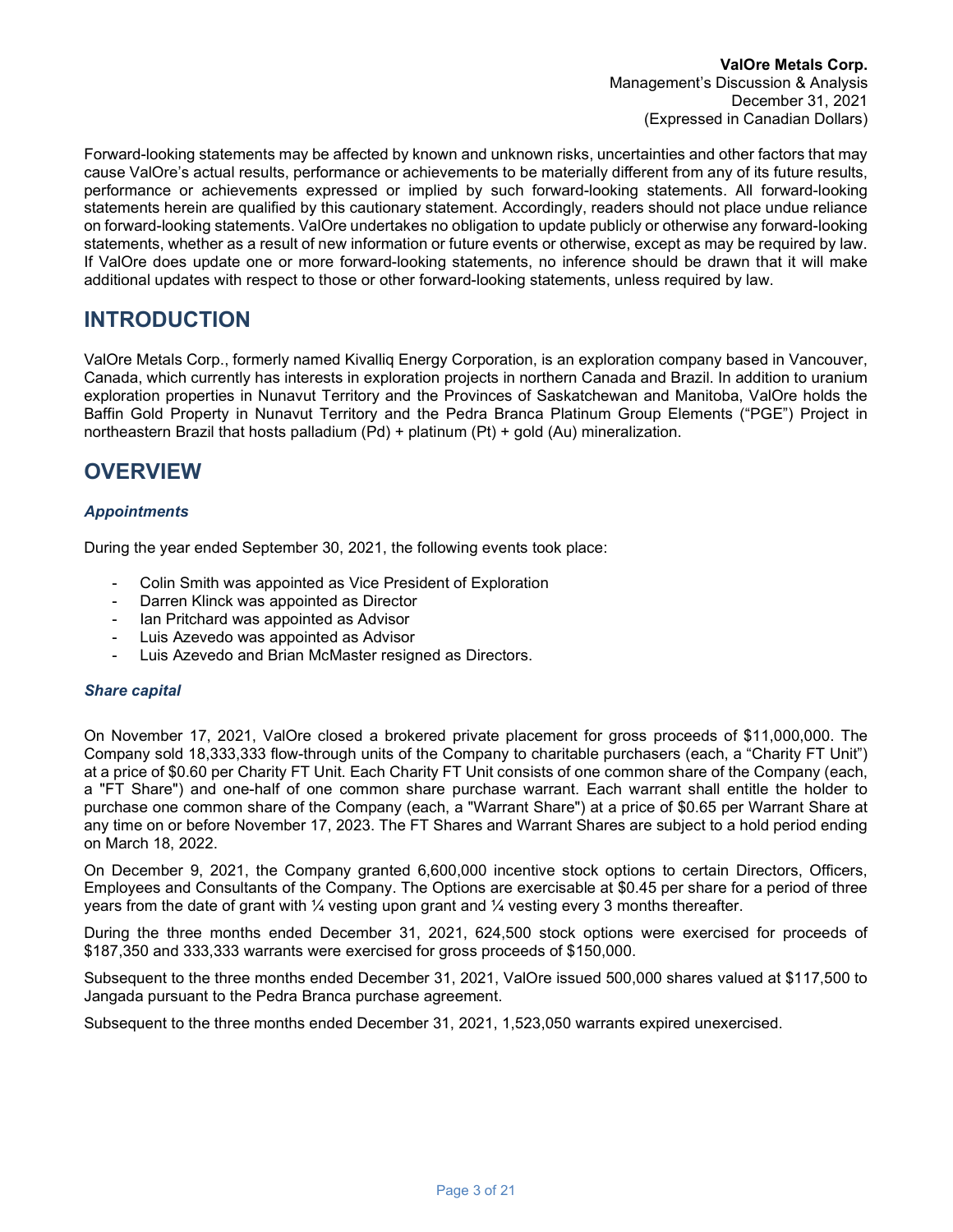## Exploration highlights

For more details on the following highlights, please refer to the news releases available on ValOre's website and on SEDAR: www.sedar.com.

#### Pedra Branca PGE Project

#### **Drilling**

 ValOre completed an 11,120-metre ("m") drill program in 2021 (108 holes total), comprised of 1,828 m of Reverse Circulation ("RC") drilling in 38 holes, and 9,292 m of core drilling in 70 holes. Primary focus of resource expansion (Trapia 1, Trapia 2, Santo Amaro), Target Advancement (Massapê, Santo Amaro South, Cana Brava, C-04), and New Discovery (Esbarro NW, Trapia South, Trapia SW).

#### Mineral Resource Recalculation

- Q1 2022 resource recalculation based on 2020/2021 drilling programs is on-going.
- ValOre engaged Brazilian consultancy GE21, an established in-country company with extensive previous experience with the Pedra Branca PGE Project. A site visit was conducted in January with their Senior Geologist who is working on the resource modelling.
- Expected completion of the Mineral Resource Estimate table during the second week of March 2022.

#### Metallurgy and Mineral Processing

- Ten HQ-size core drill holes totaling 591 metres at the Curiu and Esbarro PGE deposit areas were completed, logged, sampled and assayed prior to planned metallurgical testwork.
- All 10 drill holes confirmed the historically reported geology and returned high-grade, shallow PGEmineralized intercepts including:
	- $\circ$  77 m at 2.95 g/t 2PGE+Au from surface, incl. 45 m at 4.76 g/t 2PGE+Au, 0.1 g/t Rh from 16 m, and 6.4 m at 16.92 g/t 2PGE+Au and 0.52 g/t Rh from 30 m in drill hole DD21ES15C
	- $\circ$  49 m at 2.03 g/t 2PGE+Au from 19 m, incl. 4.6 m at 11.94 g/t 2PGE+Au, 0.25 g/t Rh from 23.68 m in Drill hole DD21CU12A
	- o 77 m at 1.01 g/t 2PGE+Au from surface in drill hole DD21PBE30A
	- o 47 m at 1.51 g/t 2PGE+Au from surface in drill hole DD21CU12A
- In September 2021, ValOre engaged highly experienced metallurgist, Chris Kaye, to oversee the current and future testwork campaigns, which will now be carried out at ALS Metallurgy Kamloops ("ALS"). Mr. Kaye will work with ValOre to develop and optimize a metallurgical flowsheet for Pedra Branca, to be included in a preliminary economic assessment scheduled for completion in H2, 2022.
- Four HQ-size core drill holes totaling 332 metres ("m") at the Cedro PGE deposit area were drilled, logged, sampled and assayed to support ongoing metallurgical testwork;
	- $\circ$  All 4 drill holes confirmed the historically reported geology and returned broad, consistently mineralized PGE intercepts including:
		- 53 m at 1.18 grams per tonne palladium + platinum + gold ("g/t 2PGE+Au") from surface, incl. 7.0 m at 2.64 g/t 2PGE+Au from 44 m in drill hole DD21CD24A
		- 62 m at 0.90 g/t 2PGE+Au from 58 m, incl. 31 m at 1.40 g/t 2PGE+Au from 82 m in drill hole DD21CD05A
		- 52 m at 1.03 g/t 2PGE+Au from 19 m in drill hole DD21CD89A
		- 70 m at 0.71 g/t 2PGE+Au from surface, incl. 29 m at 1.12 g/t 2PGE+Au in drill hole DD21CD42A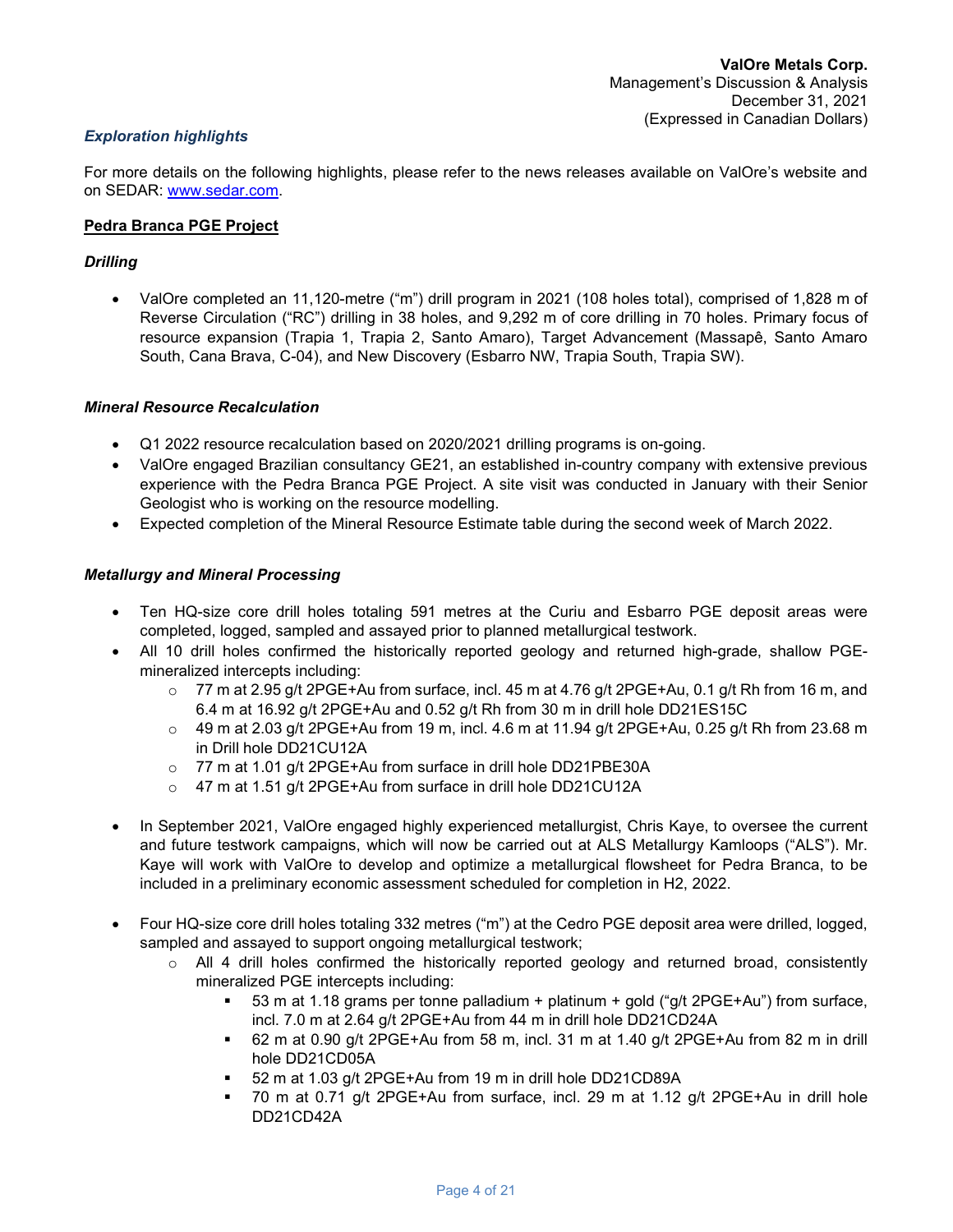- $\circ$  Metallurgical drilling campaign concluded, totaling 922 m in 14 holes, including 6 holes at Esbarro (378 m), and 4 holes at Curiu (213 m), in addition to the 332 m in 4 holes at Cedro;
- $\circ$  Drill core for the remaining two PGE deposits which form part of the 2019 inferred resource, Trapia and Santo Amaro, will be collected from the 2020 and 2021 resource expansion drill programs;
- Metallurgical testwork program at ALS commenced mid-October, with a primary focus on mineralogy and conventional processing circuits for the Curiu and Esbarro deposits. Testwork preliminary results is expected in February 2022. Once a flowsheet has been established and optimized, the remaining resource zones will be incorporated in Q1 2022 testwork (Cedro, Trapia, Santo Amaro).

## Regional Exploration

- On July 6, 2021, ValOre announced the acquisition of twelve new claims totaling 16,000 hectares at Pedra Branca the Agência Nacional de Mineração ("ANM") bid process conducted during June 2021. According to the process, it will now take several months for the updated land position to become officially recognized. Highlights include:
	- $\circ$  Acquisition of over 50 kilometres ("km") of underexplored, undrilled, geological trend highly prospective for PGE discovery
	- $\circ$  Compelling data from historic exploration work, including untested soil anomalies, high grade grab samples, and coincident favorable geophysical signatures
	- $\circ$  Excellent existing network of well-maintained access roads and power supply throughout the expanded land position
	- o First phase of exploration in preparation, including: WorldView spectral data, ground or droneborne magnetics, regional geological mapping and prospecting
- ValOre's sequential exploration methodology was applied at multiple targets in H2, 2021, including Massapê, Santo Amaro South, Trapia South, Cana Brava, and C-04, and positive results from geological mapping, Trado auger drilling, and subsequent trenching, led to drilling discoveries and successes at all tested targets (detailed in RC and core highlights bullets, above). This methodology is being deployed in the newly acquired ground, and zones of open / unconstrained mineralization intercepted in 2021.
- ValOre Accelerates Regional Trado® Exploration. The Trado® auger has become a cornerstone exploration tool at Pedra Branca, serving to rapidly advance the district-wide target pipeline, and leading to multiple successful drill campaigns in 2021. ValOre has completed 231 auger holes since February 2021, totaling 804.1 m, testing 9 property-wide targets. In total, 423.7 m of target UMs rocks have been augered under cover, with 848 samples submitted for assay. Auger assay highlights include:
	- $\circ$  16 m grading 1.22 g/t 2PGE+Au from surface (new result from Trapia South target)
	- $\circ$  12 m grading 1.73 g/t 2PGE+Au from surface (led to drilling discovery at Esbarro NW target)
	- $\circ$  9.0 m grading 2.09 g/t 2PGE+Au from surface (led to drilling discovery at Esbarro NW target)
	- $\circ$  10 m grading 1.64 g/t 2PGE+Au from surface (led to drilling discovery at Santo Amaro South target
	- $\circ$  A second Trado® auger has been purchased to be deployed in early February 2022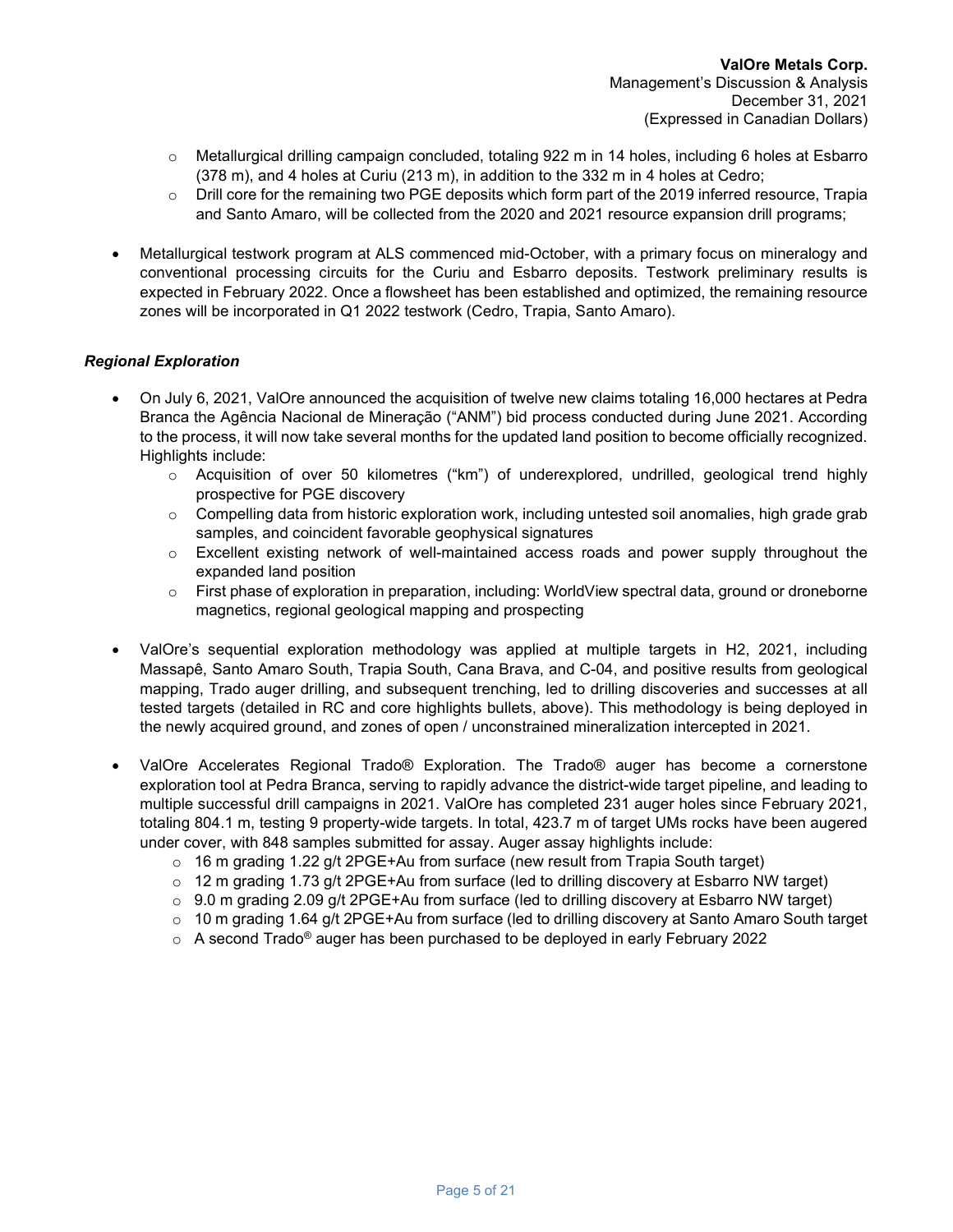#### Angilak Property, Uranium Project, Nunavut Territory

- On May 10, 2021, ValOre provided an exploration update for the Angilak Property, which includes the acquisition of 466 km<sup>2</sup> (46,600 hectares) of new WorldView spectral data and high-spatial resolution imagery covering 100% of the high-priority targets and prospective basin-margin at the Angilak Property in Nunavut Territory, Canada. In addition, both the geophysical and geochemical datasets will be reprocessed, and once all data has been received, a fully integrated district-wide targeting review will be conducted. The WorldView dataset will be captured at Angilak as soon as snow melt and general weather conditions improve, to optimize data quality. Anticipated capture timeline is July or August 2021, with subsequent interpretation and final products in September or October.
- On November 29, 2021, ValOre provided an additional exploration update for Angilak, and a general summary of the 2022 exploration program. The 2022 Angilak exploration program will comprise a multifaceted campaign including: core drilling, Enzyme Leach ("EL") soil sampling, ground geophysics including ground magnetics and VLF-EM, and district-wide prospecting, mapping, and sampling.

A property-wide targeting review has identified high-priority targets to be advanced in a fully funded 2022 exploration program, characterized into 3 target classes:

- $\circ$  Lac 50 Trend Resource Expansion: 4 targets adjacent or contiguous to inferred resource zones
- o Target Advancement: 10 targets to follow-up ValOre U3O8 drill intercepts at zones not included in the inferred mineral resource
- o New Discovery: 20 targets which merit drilling

## MINERAL PROPERTIES AND EXPLORATION

## Pedra Branca, Ceará State, Brazil

On August 14, 2019, ValOre closed the transaction by which ValOre acquired 100% of the Pedra Branca PGE Project in northeastern Brazil from Jangada Mines PLC ("Jangada"). Pursuant to a share purchase agreement among Jangada, ValOre and PBBM Holdings Ltd., a wholly owned, British Columbia incorporated subsidiary of ValOre, ValOre acquired Jangada's interest in the Brazilian holding company Pedra Branca Brasil Mineracao Ltda., which owns the Pedra Branca PGE Project.

Material Terms of the Pedra Branca Agreement:

Through PBBM Holdings Ltd., ValOre acquired a 100% interest in Pedra Branca Brasil Mineracao Ltda.in exchange for the following consideration:

- 1. the issuance and allotment to Jangada of:
	- a. 22,000,000 common shares in the authorized share capital of ValOre (issued) on closing of the Transaction.
	- b. 3,000,000 common shares in the authorized share capital of ValOre in six equal tranches commencing on the date falling six months after Closing and ending on the date falling thirty-six months after Closing, subject to any adjustment as a result of certain specified liabilities; and \*
- 2. cash payments to Jangada in the aggregate of \$3,000,000, as follows:
	- a. \$250,000 paid in May 2019
	- b. \$750,000 paid in August 2019
	- c. \$1,000,000 paid in November 2019
	- d. \$1,000,000 paid in February 2020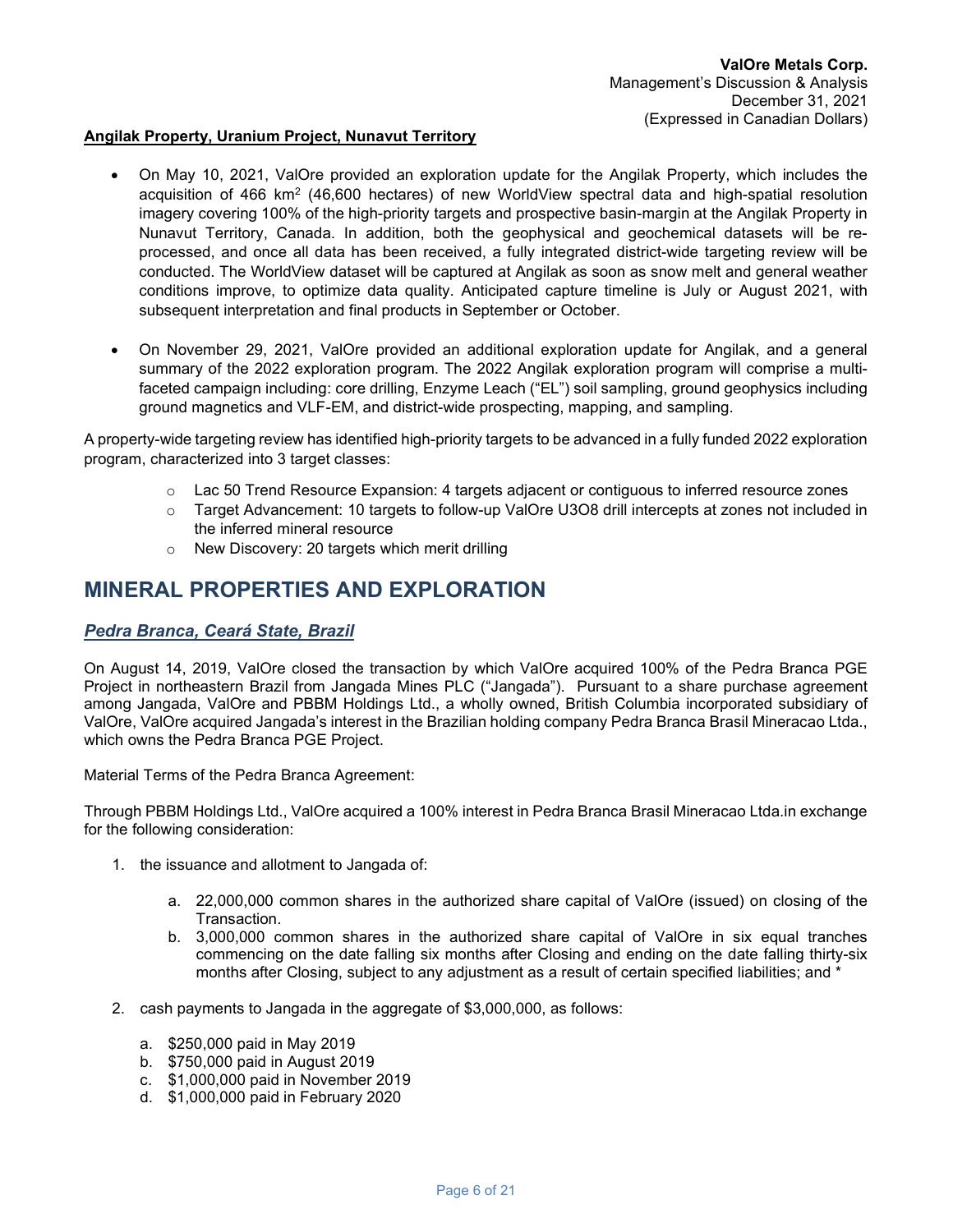\* As at December 31, 2021, the Company issued 2,000,000 shares valued at \$470,000 to Jangada pursuant to the purchase agreement.

The remaining 1,000,000 common shares are scheduled to be issued as follows:

- 500,000 common shares on or before February 14, 2022 (issued subsequent to December 31, 2021) and
- 500,000 common shares on or before August 14, 2022.

Pedra Branca Project covers a Platinum Group Elements district located in northeastern Brazil, which covers a total area of 40,855 hectares (100,955 acres) that comprise 40 exploration licenses. An additional 12 claims (16,000 ha) were secured in July 2021 by means of the Agência Nacional de Mineração ("ANM") bid process, and the official ownership date is anticipated to occur in October 2021. Once official, the updated Pedra Branca tenements will comprise 52 exploration licenses covering a total area of 56,852ha (140,484acres).

An independent 2019 National Instrument 43-101 resource estimate (the "Mineral Resources Estimates"), comprised of 5 distinct deposit areas, hosts an inferred resource of 1,067,000 ounces PGE+Gold in 27.2 million tonnes ("Mt") grading 1.22 grams PGM+Gold per tonne ("g PGE+Au/t"). PGE mineralization outcrops at surface and all of the inferred resources are potentially open pittable.

Based on assessment of historical work programs, more than US\$35M has been spent on the Pedra Branca to date, with Anglo American Platinum being the primary contributor throughout their 12-year project tenure. A substantial exploration database has been amassed over the Project's history, with >30,000 meters of diamond drilling, extensive ground and airborne geophysics, property-wide geochemistry, and wide-spread geological mapping. In the opinion of management, Pedra Branca remains underexplored, and provides excellent greenfields and brownfields exploration potential, as well as material resource growth potential.

The Pedra Branca property is accessed by a national paved highway from the port city of Fortaleza (population approximately 3 million). The small town of Capitão Mor is situated within the west-central Project area, and provides all necessary basic infrastructure, including energy, water, housing, office space, core storage and logging facilities, telephone access and internet. The Pedra Branca tenements are accessible by a network of dirt roads and jeep tracks. Given the arid local climate and minimal annual rainfall, roadways remain in excellent shape year-round.

ValOre completed an on budget 11,120-metre ("m") drill program in 2021 (108 holes total), comprised of 1,828 m of Reverse Circulation ("RC") drilling in 38 holes, and 9,292 m of core drilling in 70 holes. Primary focus of resource expansion (Trapia 1, Trapia 2, Santo Amaro), Target Advancement (Massape, Santo Amaro South, Cana Brava, C-04), and New Discovery (Esbarro NW, Trapia South, Trapia SW).

Excellent resource expansion potential was demonstrated all three priority targets (Trapia 1, Trapia 2, Santo Amaro), and multiple new PGE discoveries were made with the RC rig (Trapia South, Esbarro NW). In addition, exciting potential was established at the pre-resource Massape and Santo Amaro South targets, both of which will be considered in the 2022 resource re-calculation.

In September 2021, ValOre engaged highly experienced metallurgist, Chris Kaye, to oversee the current and future testwork campaigns, which will now be carried out at ALS Metallurgy Kamloops ("ALS"), as it was determined that SGS Lakefield lacked the experience and bandwidth to complete the required testwork. Chris will work with ValOre to develop and optimize a metallurgical flowsheet for Pedra Branca, ultimately working towards a potential PEA in H2, 2022.

Metallurgical testwork program at ALS commenced mid-October, with a primary focus on mineralogy and conventional processing circuits for the Curiu and Esbarro deposits. Preliminary testwork results are expected in February 2022. Once a flowsheet has been established and optimized, the remaining resource zones will be incorporated in Q1 2022 testwork (Cedro, Trapia, Santo Amaro). Q1 2022 Mineral Resource Recalculation based on 2020/2021 drilling programs is on-going with the Brazilian consultancy GE21. Expected completion of the Mineral Resource Estimate table during the second week of March 2022.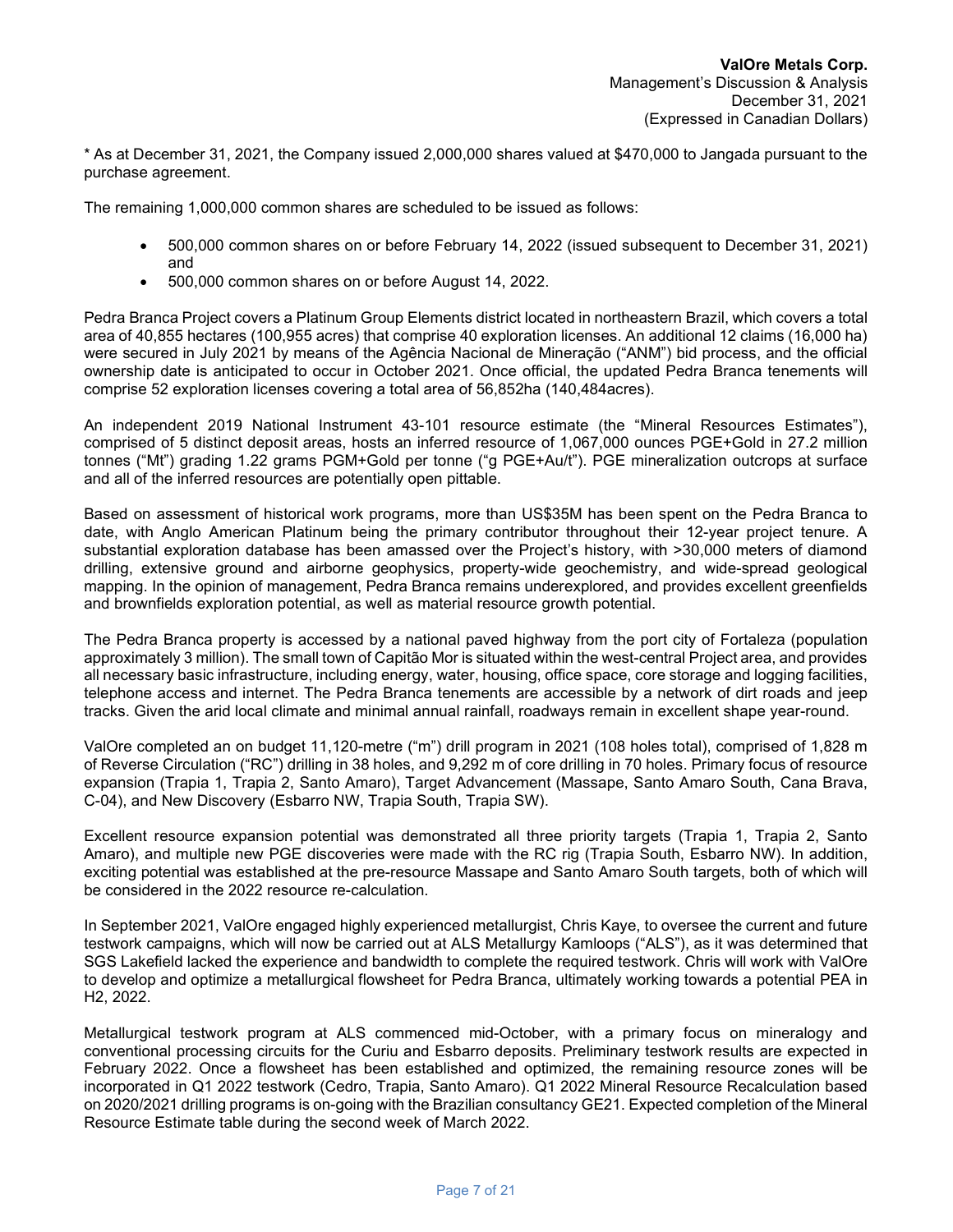On-going field exploration programs continue property wide to advance the target pipeline and make new discoveries. Fieldwork programs include geological mapping and prospecting, soil sampling, Trado auger drilling, and trenching. To aid regional greenfield exploration, ValOre has purchased regional high-res SWIR (Short Wave Infrared) WorldView-3 spectral data in Q4, 2021, to bolster ValOre's existing LWIR (Long Wave Infrared) spectra WorldView-2 spectral data. The SWIR data was 83% captured as of December 2021 and finalized in January 2022. Processing and spectral mineral mapping will follow, for immediate implementation into regional exploration in Q1, 2022.

## Angilak Property, Nunavut

ValOre's 100% owned Angilak Property covers a total area of 59,483 hectares. The Property is located approximately 225 kilometres southwest of the community of Baker Lake in the Kivalliq region of southern Nunavut Territory, and subject to a 1% net smelter return ("NSR") royalty granted to Sandstorm Gold Ltd. ("Sandstorm").

Since acquiring the Angilak Property in 2008, the Company has invested approximately \$55 million conducting systematic exploration, including: ground and airborne geophysics, geological mapping; prospecting, and over 90,500 metres of diamond and reverse circulation ("RC") drilling.

The Angilak Property hosts the "Lac 50 Trend" uranium deposit, with a NI 43-101 Inferred Resource of 2,831,000 tonnes grading 0.69% U<sub>3</sub>O<sub>8</sub>, totaling 43.3 million pounds U<sub>3</sub>O<sub>8</sub>. ValOre's comprehensive exploration programs, and new discoveries, have demonstrated the district scale potential of the Angilak Property. For disclosure related to the inferred resource for the Lac 50 Trend uranium deposits, please refer to ValOre's news release of March 1, 2013.

The Dipole Trend was discovered in 2015 by drilling approximately 25 kilometres southwest of Lac 50 deposit. Uranium mineralization was encountered in all 9 holes drilled there and clearly demonstrates that Lac 50-type uranium mineralization exists along other trends on the Angilak Property. In 2016, follow-up till, boulder and trench sampling confirmed that high-grade polymetallic U-Cu-Ag-Au (Pt-Pd) mineralization also occurs midway between Lac 50 and Dipole, in the Yat Target Area.

In 2021, ValOre closed a \$11M financing for deployment at Angilak in 2022. The technical team has been engaged in a district-wide targeting review in H2, 2021, which includes the acquisition of 466 km² (46,600 hectares) of new WorldView spectral data and high-spatial resolution imagery covering 100% of the high-priority targets and prospective basin-margin. In addition, the entire geophysical and geochemical datasets have been re-processed. The targeting review has identified multiple high-priority targets to be advanced in a fully funded 2022 exploration program, which will include: core drilling, Enzyme Leach ("EL") soil sampling, ground geophysics including ground magnetics and VLF-EM, and district-wide prospecting, mapping, and sampling.

## Hatchet Lake Property, Saskatchewan

The Hatchet Lake Property consists of six mineral dispositions totaling 13,711 hectares, located adjacent to the north-eastern margin of the Athabasca Basin in Saskatchewan and 3.5 kilometres northwest of ValOre's Genesis Property. This property is subject to a 2% NSR royalty granted to Rio Tinto, with ValOre holding a buyback right of 0.5% for \$750,000. ValOre has subsequently transferred its 0.5% NSR buyback right to Sandstorm.

The Hatchet Lake Property was staked for its potential to host significant uranium deposits. It is situated on the Mudjatik-Wollaston Transition Zone, along strike from world class uranium mines such as McArthur River and Cigar Lake. The exploration model for the Hatchet Lake Property targets unconformity related and basement hosted deposits like Roughrider, Millennium, Patterson Lake South and the Eagle Point mine 29 kilometres to the south.

The objective of ValOre programs since 2015 was to follow-up and build upon multiple target areas from previous work by Hathor Exploration Ltd. and Rio Tinto. Exploration by ValOre included ground geophysics, an airborne geophysical survey (ZTEM™), soil sampling, vegetation (biogeochemical) sampling and prospecting. This work by ValOre highlighted two priority target areas, Upper Manson and Scrimes, plus numerous uranium geochemical anomalies coincident with conductive geophysical trends.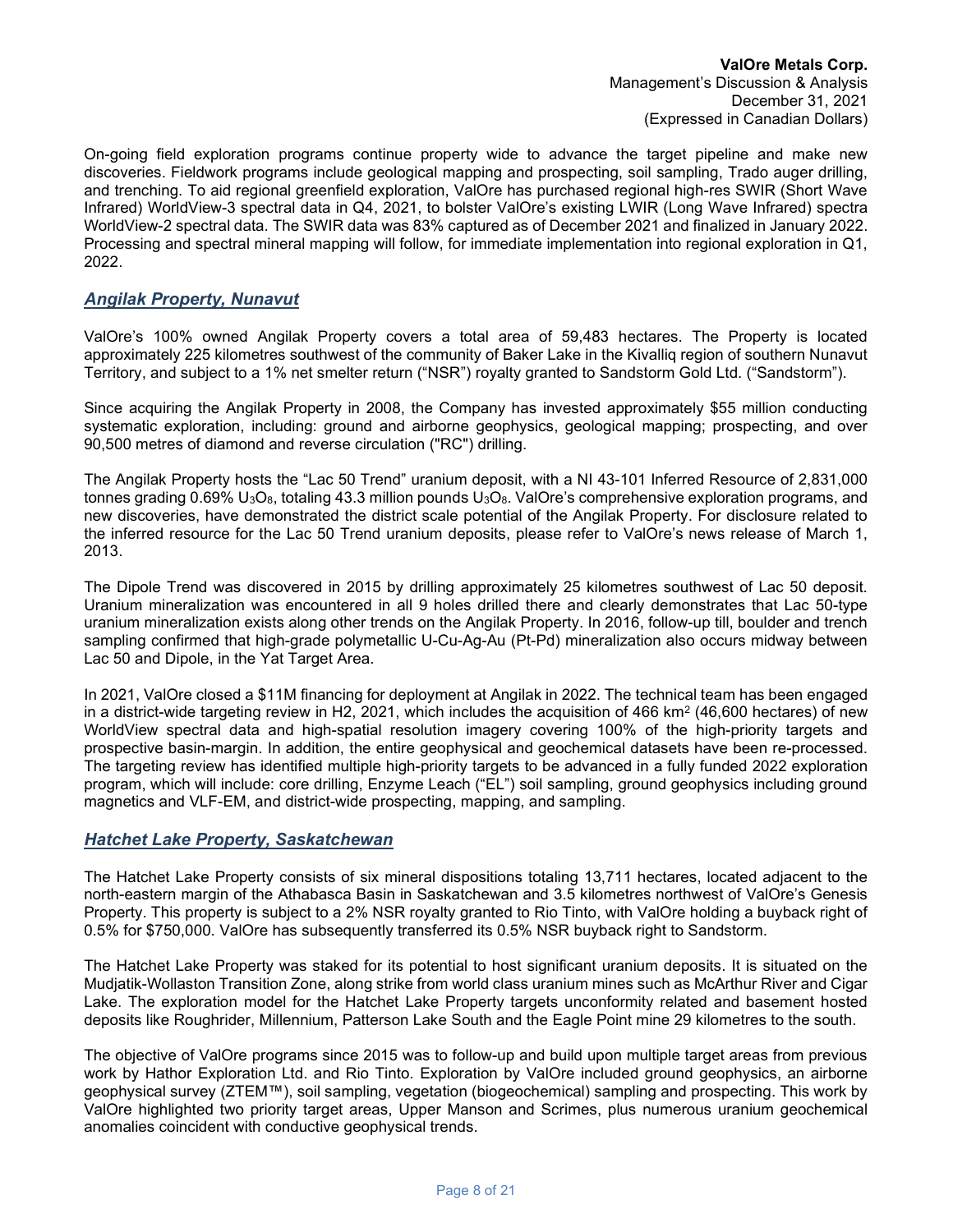ValOre's entered into a definitive property option agreement with Azincourt Energy Corp on November 10, 2021, pursuant to which Azincourt was granted the option to acquire up to a seventy-five percent interest in the Hatchet Lake Uranium Project. Pursuant to the terms of the Option, Azincourt can acquire a seventy-five percent interest in the Project by completing a series of cash payments and share issuances to ValOre, and incurring certain expenditures on the Project, as follows:

|                              | Cash payments | $***$    | Common shares* | $***$    | Exploration expenditures |
|------------------------------|---------------|----------|----------------|----------|--------------------------|
| Upon the grant of the option | \$100,000     | received | \$250,000      | received | Not applicable           |
| Within 12 months             | \$250,000     |          | \$500,000      |          | \$1,000,000              |
| Within 24 months             | \$250,000     |          | \$500,000      |          | \$1,000,000              |
| Within 36 months             | \$250,000     |          | \$500,000      |          | \$2,000,000              |

\* All common shares issuable to ValOre will be calculated and issued at a deemed price equivalent to the volumeweighted average closing price of the common shares of Azincourt on the TSX Venture Exchange in the twenty trading days immediately prior to issuance, subject to a minimum price of \$0.05.

Following completion of these requirements Azincourt will hold a seventy-five percent interest in the Project. In the event Azincourt does not complete the final cash payment (\$250,000) and share issuance (\$250,000), and incur the final expenditures (\$2,000,000), the Optionee will hold a fifty percent interest in the Project.

All securities issued in connection with the Option will be subject to a four-month-and-one-day statutory hold period. The Option remains subject to the approval of the TSX Venture Exchange. In connection with the grant of the Option, a cash fee of \$105,000 is owing by Azincourt to an arms-length party who assisted with the introduction of transaction.

\*\* During the three months ended December 31, 2021, the Company received \$100,000 cash and 2,837,684 shares of Azincourt Energy Corp. ("Azincourt") value at \$250,000 at issuance date. ValOre recorded the amounts received as other income in the Statement of Loss and Comprehensive Loss.

## Baffin Gold Property, Nunavut

In 2017, ValOre made a strategic addition to its project portfolio by acquiring a dominant land position over one of the largest undeveloped greenstone-iron formation gold belts in Nunavut, Canada. The Baffin Gold Property totals 352,760.89 hectares and covers over 130 kilometers of the Foxe Fold Belt on central Baffin Island. The land package consists of 13 Prospecting Permits (280,121.89 ha), which allow the Company to prospect in a large area without competition until 2022 (5 year period), and the exclusive rights to stake mineral claims within that area, and two Exploration Agreements with Nunavut Tunngavik Incorporated (NTI) on Inuit Owned Land parcel BI-35 (72,639 ha).

The Baffin Gold Property is a district-scale 100% owned land package comprised of consolidated mineral tenure, approximately 230 kilometers southwest of the community of Clyde River on Baffin Island, in the Qikiqtani region of Nunavut. The Property includes a Mineral Exploration Agreement ("MEA") held directly with Nunavut Tunngavik Inc. ("NTI") on Inuit Owned Lands, 13 prospecting permits from Indigenous Northern Affairs Canada, plus two additional MEA's with NTI and two crown claims obtained through an option agreement with Commander Resources Ltd. In March 2018, the Company granted Sandstorm a 1.75% NSR on the Property.

The Baffin Gold Property covers an entire Proterozoic gold belt having geological and structural similarities to multimillion-ounce gold mines in the north (i.e. Meadowbank, Lupin) as well as the prolific Homestake Mine in South Dakota. BHP-Billiton, Falconbridge, Commander Resources and AngloGold Ashanti have conducted exploration programs on the Property with extensive geoscience databases worth over \$25 million. The Property also has an existing camp, tidewater access and two 1,200-meter airstrips.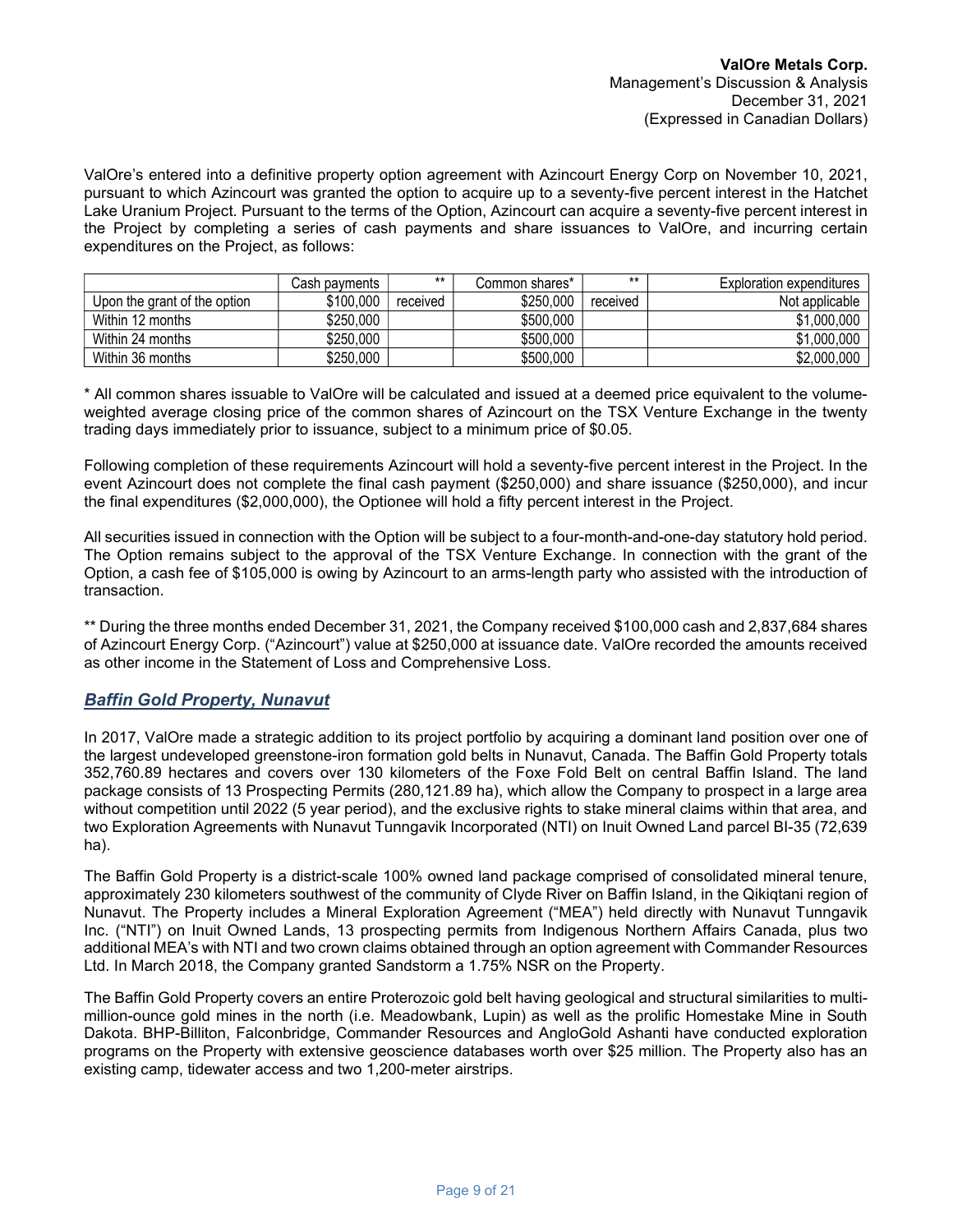Rock sample results from ValOre's 2017 exploration program confirmed high-grade gold occurrences in banded iron-formation and metasediment hosted quartz veins. Geochemical till sample results identified a new 10-kilometrelong corridor of anomalous gold at south Kanosak.

Geochemical results also extended the strike length of known high-grade gold occurrences at Brent and expanded anomalies around historic gold in regional till results. Follow-up work in 2018 infilled the 2017 till grids and successfully outlined three, kilometre-scale areas with anomalous gold in underexplored, prospective geology west of the Brent and Ridge occurrences. Rock samples also confirmed high-grade gold at Durette. In addition, 6,984 line kilometres of airborne horizontal gradient magnetic survey now provides geophysical coverage across 110 kilometres of strike on the Property.

#### Genesis Property, Saskatchewan & Manitoba

ValOre's jointly owned Genesis Uranium Property (50% ValOre, 50% Coast Copper Corp. or "Coast Copper") (formerly Roughrider Exploration Limited) or was initially staked as five claim blocks located 25 kilometres northeast of Cameco Corporation's Eagle Point uranium mine site and these extended 90 kilometres to the Manitoba border.

Exploration by ValOre and Coast Copper since 2014 included several airborne geophysical surveys (magnetic-EM, gravity, ZTEM™), lake sediment sampling, soil sampling, vegetation (biogeochemical) sampling and prospecting. Programs focussed on systematic and targeted exploration that generated several geochemical and geophysical priority target areas such as Jurgen 1-2, Kingston, Johnston/GAP and Daniels Bay, however during the year ended September 30, 2019, management decided to no longer pursue exploration activities on this project and as a result decided to write it off. Currently there are six active mineral claims in ValOre's name on the Genesis Property in Saskatchewan, totalling 397.31 ha.

## Baker Basin, Nunavut

The Baker Basin Uranium Project is located south of the hamlet of Baker Lake in Nunavut Territory, Canada. ValOre acquired 100% of Pacific Ridge Exploration Ltd's ("PEX") ownership interest in the Baker Basin Property through payment of 60,000 shares of ValOre, \$55,000 in cash and a \$70,000 private placement purchase of PEX units.

During the year ended September 30, 2018, ValOre determined it would not conduct further exploration on the Baker Basin property and during the quarter ended December 31, 2018 a final charge on Baker Basin of \$202 was recorded and subsequently the property was written down to a value of \$Nil. Three active mineral claims, totaling 4,141.57 ha, remain in ValOre's name.

## QUALIFIED PERSON

The scientific and technical data contained in the property descriptions were reviewed by Mr. Colin Smith, P.Geo., ValOre's Vice President of Exploration, He is responsible for ensuring that the geologic information provided in this section of the Management Discussion and Analysis is accurate and acts as a "qualified person" under National Instrument 43-101 Standards of Disclosure for Mineral Project.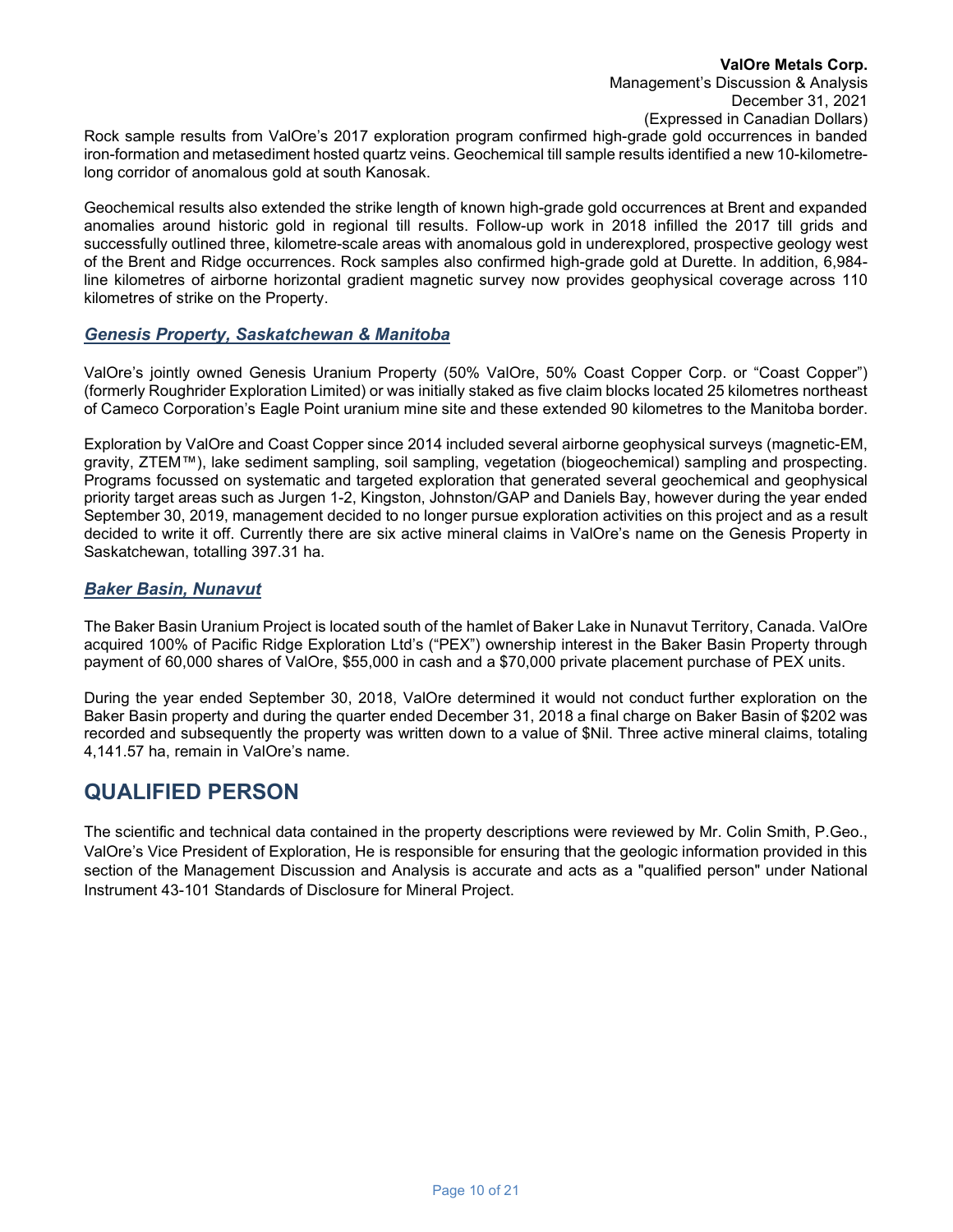# SELECTED ANNUAL INFORMATION

The following table summarizes selected financial data reported by ValOre for the years ended September 30, 2021, 2010 and 2019. The information set forth should be read in conjunction with the audited annual financial statements, prepared in accordance with International Financial Reporting Standards ("IFRS"), and the related notes thereon.

|                                          | For the year ended or<br>as at Sept 30, 2021 | For the year ended or<br>as at Sept 30, 2020 | For the year ended or<br>as at Sept 30, 2019 |
|------------------------------------------|----------------------------------------------|----------------------------------------------|----------------------------------------------|
| Project operator fees                    | Nil                                          | Nil                                          | Nil                                          |
| Interest and other income                | \$26,876                                     | \$18,032                                     | \$17,350                                     |
| Loss                                     | \$5,636,732                                  | \$3,734,592                                  | \$3,864,947                                  |
| Basic and diluted loss per common share  | \$0.05                                       | \$0.04                                       | \$0.08                                       |
| Total assets                             | \$12,633,895                                 | \$10,668,688                                 | \$12,765,519                                 |
| Total long-term debt                     | \$1,254,945                                  | \$466,215                                    | \$507,994                                    |
| Shareholders' equity (deficiency)        | \$11,062,091                                 | \$8,253,818                                  | \$9,952,654                                  |
| Share capital                            | \$82,992,926                                 | \$74,184,894                                 | \$72,198,531                                 |
| Contributed surplus                      | \$13,329,901                                 | \$13,455,676                                 | \$13,391,291                                 |
| Deficit                                  | \$85,445,566                                 | \$79,808,834                                 | \$76,074,242                                 |
| Cash dividends declared per common share | Nil                                          | Nil                                          | Nil                                          |

# RESULTS OF OPERATIONS

As at December 31, 2021 exploration and evaluation assets totalled \$9,867,889 (September 30, 2021 - \$9,867,889). For details of the cost break-down, please refer to Note 5 of the condensed interim consolidated financial statements for the three months ended December 31, 2021.

## For the three Months Ended December 31, 2021 and 2020

Net loss before income taxes for the three months ended December 31, 2021 was \$1,630,831 or (\$0.01) per common share (December 31, 2020 – \$1,293,233 or (\$0.01) per common share). The variances from the prior year were primarily due to the following items:

- Evaluation and exploration expenditures of \$1,358,228 (2020 \$940,482). The increase is due to an expansion in field operations in Brazil as compared to same period last year.
- Bank charges and interest of \$3,923 (2020 \$40,404). The decrease is due to full repayment of loans last year end (For further details, please refer to Note 8 of the condensed interim consolidated financial statements for the three months ended December 31, 2021).
- Investor relations of \$111,542 (2020- \$40,038). The increase is due to an expansion in advertisement
- Listing and filing fees of \$60,585 (2020 \$7,143). The increase is due to the private placement occurred in November as well as the increase in business activity.
- Share-based compensation of \$194,701 (2020 \$nil). The increase is due to more options granted as compared to the same period last year.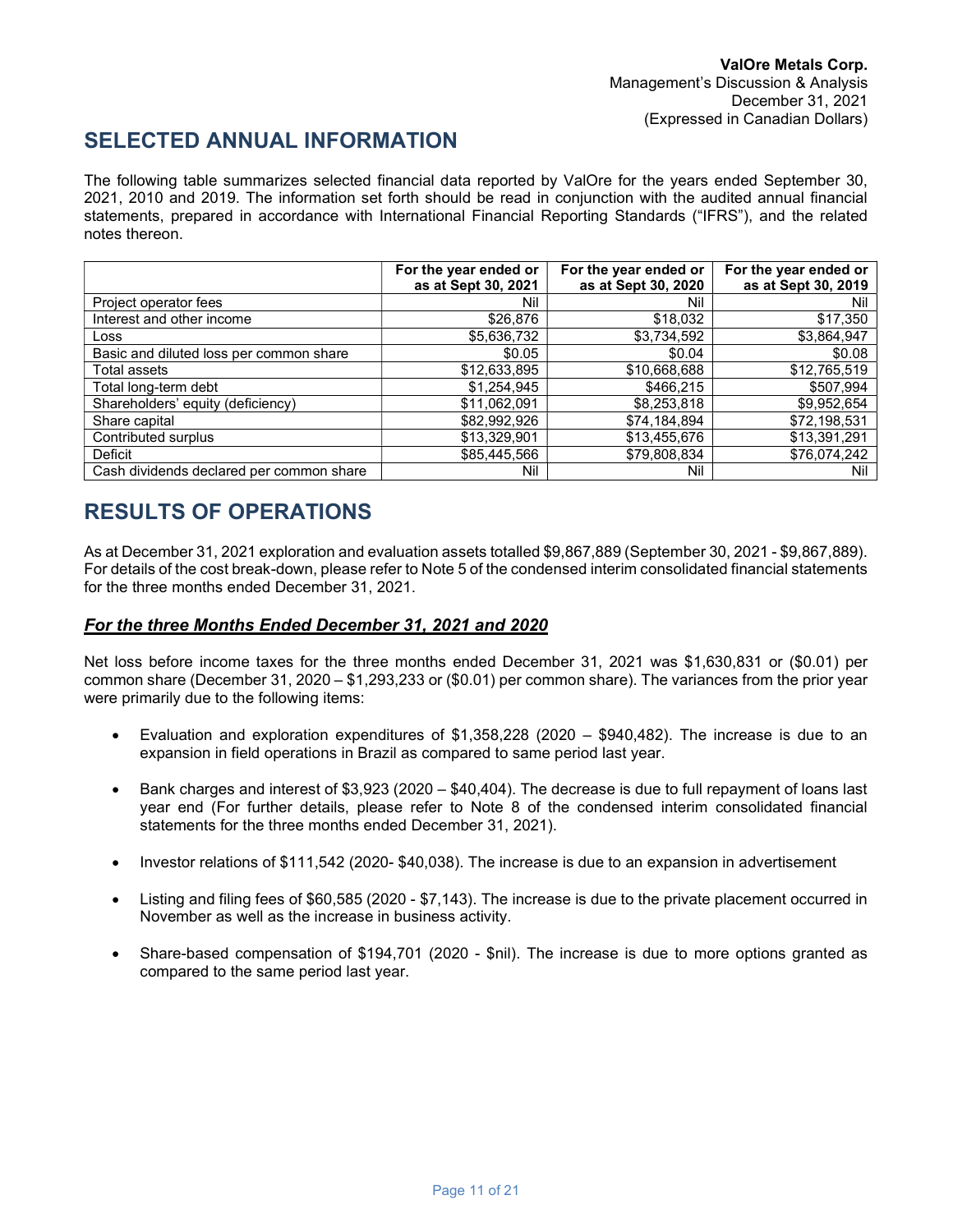# SUMMARY OF QUARTERLY RESULTS

|                                                | Dec 31,<br>2021 | Sept 30,<br>2021 | <b>June 30.</b><br>2021 | Mar 31,<br>2021 | Dec 31,<br>2020 | Sept 30,<br>2020 | <b>June 30,</b><br>2020 | Mar 31,<br>2020 |
|------------------------------------------------|-----------------|------------------|-------------------------|-----------------|-----------------|------------------|-------------------------|-----------------|
| Revenues                                       | Nil             | Nil              | Nil                     | Nil             | Nil             | Nil              | Nil                     | Nil             |
| Interest and                                   |                 |                  |                         |                 |                 |                  |                         |                 |
| other income                                   |                 |                  |                         |                 |                 |                  |                         |                 |
| (expense)                                      | 374,317         | 13,169           | 8,610                   | 4.673           | 424             | 188              | 308                     | 3,413           |
| Net loss                                       | (1,630,831)     | (2,482,511)      | (1, 206, 178)           | (654, 810)      | (1, 293, 233)   | (1,361,448)      | (595, 118)              | (929, 267)      |
| Basic and                                      |                 |                  |                         |                 |                 |                  |                         |                 |
| diluted loss per                               |                 |                  |                         |                 |                 |                  |                         |                 |
| common share                                   | (0.01)          | (0.02)           | (0.01)                  | (0.01)          | (0.01)          | (0.02)           | (0.01)                  | (0.01)          |
| Total assets                                   | 21,694,914      | 12,633,895       | 14.114.396              | 15,198,420      | 10,107,709      | 10.668.688       | 10,378,102              | 10,475,989      |
| Shareholders'                                  |                 |                  |                         |                 |                 |                  |                         |                 |
| equity                                         | 19,573,183      | 11,062,091       | 13,256,952              | 14,463,130      | 6,974,433       | 8,253,818        | 9,134,610               | 9,572,090       |
| Share capital                                  | 92,658,439      | 82,992,926       | 82,365,056              | 82,365,056      | 74,207,165      | 74,184,894       | 73,750,131              | 73,750,131      |
| Contributed                                    |                 |                  |                         |                 |                 |                  |                         |                 |
| surplus                                        | 13,857,673      | 13,329,901       | 13,552,621              | 13,552,621      | 13,449,505      | 13,455,676       | 13,391,291              | 13,391,291      |
| Deficit                                        | 87,076,397      | 85,445,566       | 82,963,055              | 81,756,877      | 81,102,067      | 79,808,834       | 78,447,386              | 77,852,268      |
| Cash dividends<br>declared per<br>common share | Nil             | Nil              | Nil                     | Nil             | Nil             | Nil              | Nil                     | Nil             |

The following table summarizes selected quarterly financial data reported by the Company.

# LIQUIDITY AND CAPITAL RESOURCES

As at December 31, 2021, ValOre had a working capital of \$10,812,703 (September 30, 2021 - working capital of \$2,285,558). ValOre has sufficient cash to fund its current operating and administration costs for the next twelve months.

At December 31, 2021, ValOre had a cash balance of \$11,387,417 (September 30, 2021 - \$2,516,919) to settle accounts payable and accrued liabilities of \$862,330 (September 30, 2021 - \$316,859). All of the Company's financial liabilities have contractual maturities of less than 30 days and are subject to conventional trade terms.

The net change in cash as at December 31, 2021 was an increase in cash of \$8,870,498 (December 31, 2021 – decrease in cash of \$460,006), due to the following activities:

## Cash used in operating activities

Net cash used in operating activities during the three months ended December 31, 2021 was \$1,678,085 (December 31, 2020 - \$1,443,027). Cash was mostly spent on exploration and development work, management, consulting, and general and administrative costs.

## Cash provided by investing activities

Total cash provided by investing activities during the three months ended December 31, 2021 was \$Nil (December 31, 2020 – cash provided \$81,643).

## Cash generated by financing activities

Total net cash generated by financing activities during the three months ended December 31,2021 was \$10,548,583 (December 31, 2020 - \$901,378), resulting from funds raised through the private placement, net of share issuance costs, the proceeds from the exercise of warrants.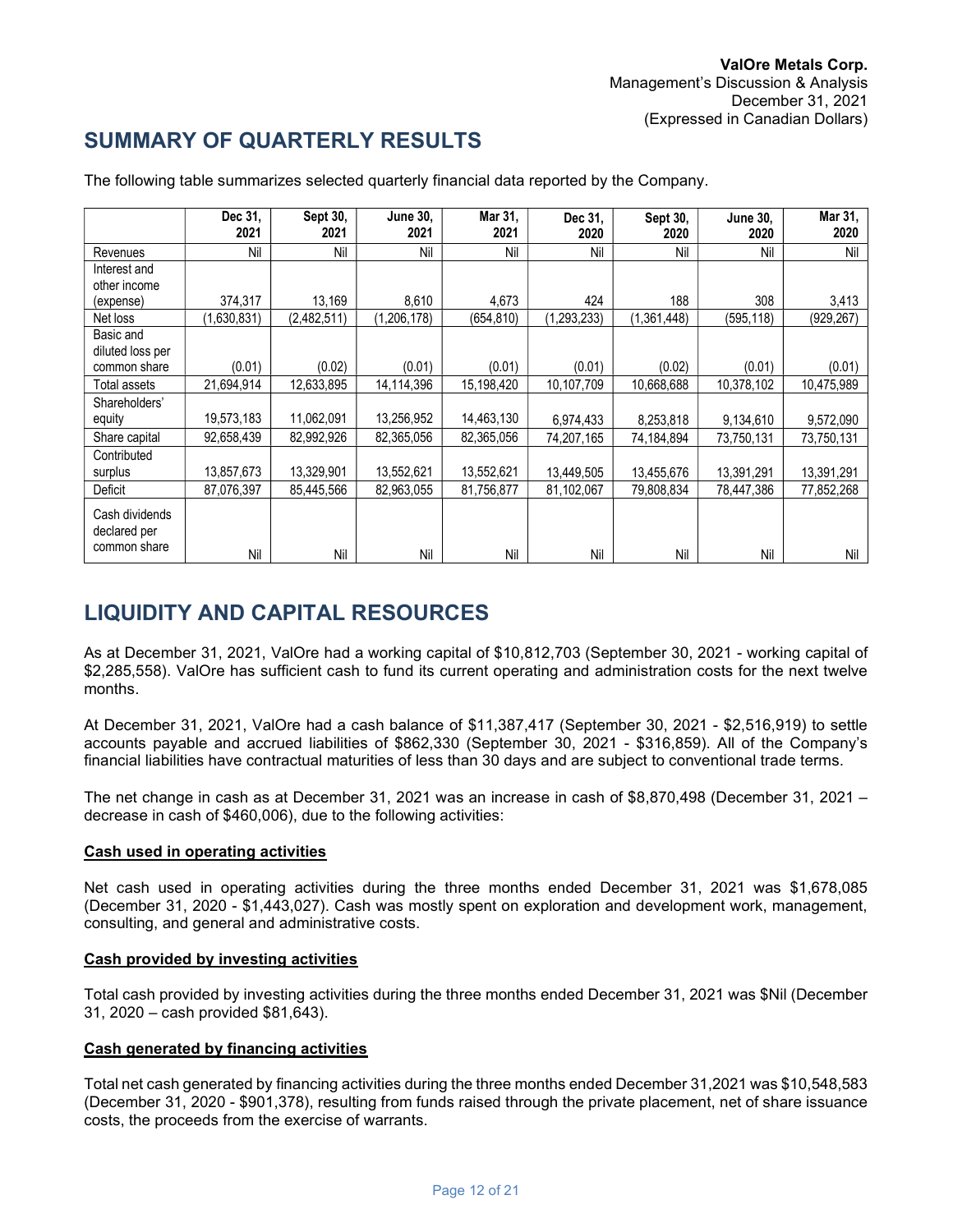At December 31, 2021, ValOre's investment in exploration and evaluation assets, aggregated \$9,867,889 (September 30, 2021 - \$9,867,889), made up of the following:

|                  | Cumulative as at |                   |  | Cumulative as at   |  |  |
|------------------|------------------|-------------------|--|--------------------|--|--|
|                  |                  | December 31, 2021 |  | September 30, 2021 |  |  |
| Angilak, Nunavut |                  | 949.439           |  | 949.439            |  |  |
| Pedra Branca     |                  | 8.918.450         |  | 8.918.450          |  |  |
| Total            |                  | 9,867,889         |  | 9,867,889          |  |  |

During the three months ended December 31, 2021, ValOre closed a brokered private placement for gross proceeds of \$11,000,000. The Company sold 18,333,333 flow-through units of the Company to charitable purchasers (each, a "Charity FT Unit") at a price of \$0.60 per Charity FT Unit. Each Charity FT Unit consists of one common share of the Company (each, a "FT Share") and one-half of one common share purchase warrant. Each warrant shall entitle the holder to purchase one common share of the Company (each, a "Warrant Share") at a price of \$0.65 per Warrant Share at any time on or before November 17, 2023. The FT Shares and Warrant Shares are subject to a hold period ending on March 18, 2022. A premium of \$0.03 per unit was received for the flow-through shares resulting in an initial liability of \$550,000.

If warranted, ValOre plans to utilize the expertise of its board and management to raise additional funds to undertake its planned exploration activities and to meet its administrative overhead expenses for at least the next twelve months.

Actual funding requirements may vary from those planned due to a number of factors, including the results of exploration activity and market conditions. ValOre expects to obtain financing in the future primarily through further equity and/or debt financing, as well as through joint venturing and/or optioning out ValOre's properties to qualified mineral exploration companies. There can be no assurance that ValOre will succeed in obtaining additional financing, now or in the future. Failure to raise additional financing on a timely basis could cause ValOre to suspend its operations and eventually to forfeit or sell its interest in its exploration and evaluation assets.

#### Risks and Uncertainties

#### Exploration Stage Company

ValOre is engaged in the business of acquiring and exploring mineral properties with the objective of locating and advancing economic mineral deposits. The Company currently has interests in exploration projects in northern Canada and Brazil. In addition to uranium exploration properties in Nunavut Territory and the Provinces of Saskatchewan and Manitoba, ValOre holds the Baffin Gold Property in Nunavut Territory and the Pedra Branca Platinum Group Elements ("PGE") Project in northeastern Brazil that hosts palladium (Pd) + platinum (Pt) + gold (Au) mineralization.

Both the Angilak and Pedra Branca projects have benefited from significant exploration campaigns by several different exploration groups over the past 40 years, which included initial metallurgy and engineering work. Additionally, both Angilak and Pedra Branca host deposits with published NI 43-101 inferred resources.

The Baffin Gold Property in Nunavut, Hatchet Lake and Genesis Properties in Saskatchewan (and Manitoba) are currently at an early stage of exploration.

Development of ValOre's properties will only follow upon obtaining satisfactory exploration results. There can be no assurance that ValOre's existing or future exploration programs will result in the discovery of commercially viable mineral deposits. Further, there can be no assurance that even if a mineral deposit is located, that it can be commercially mined.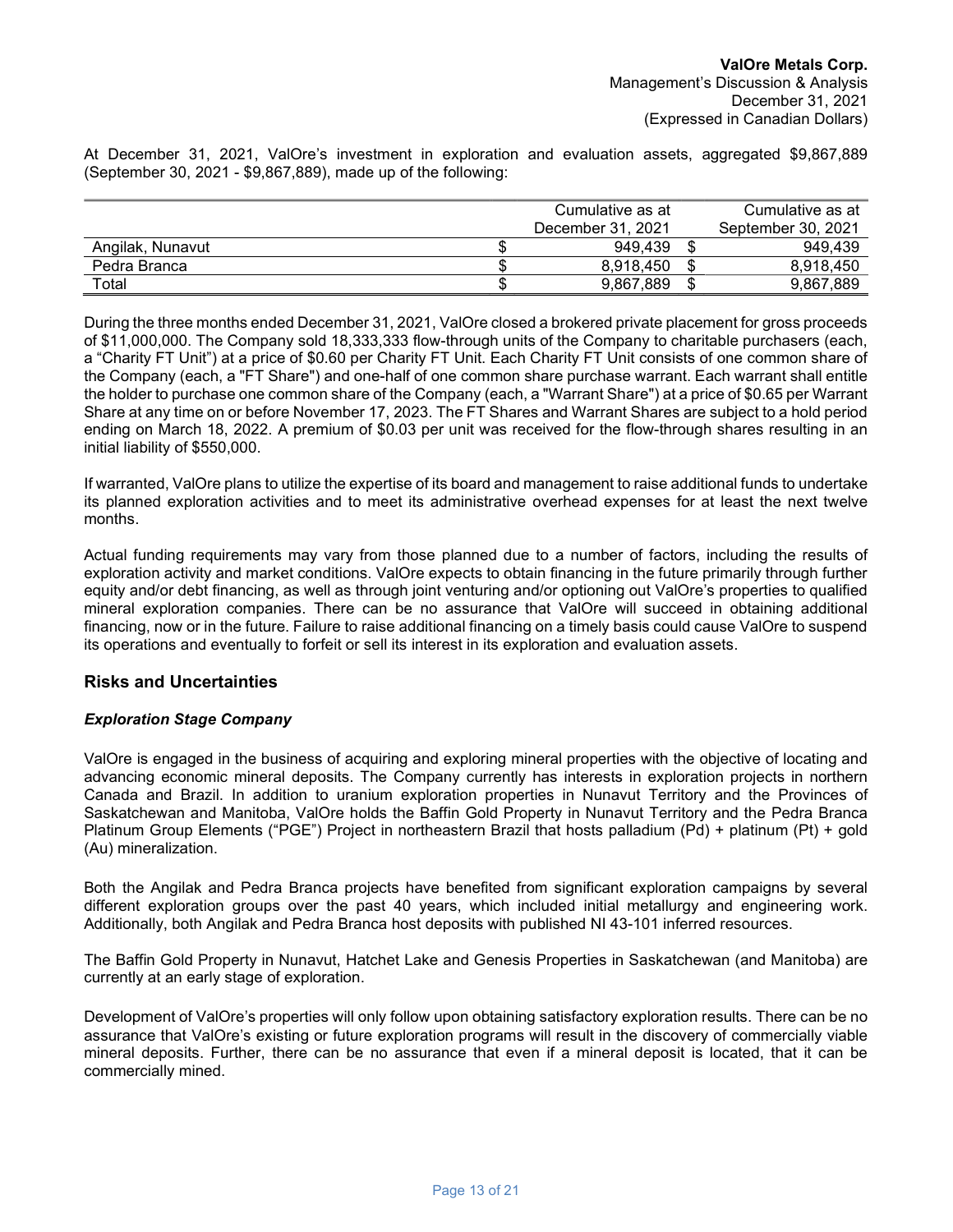#### Mineral Exploration and Development

The exploration and development of minerals is highly speculative in nature and involves a high degree of financial and other risks over a significant period of time which even a combination of careful evaluation, experience and knowledge may not eliminate. While discovery of a mineral deposit or ore body may result in significant rewards, few properties which are explored are ultimately developed into producing mines. Substantial expenses are required to establish ore reserves by drilling, sampling and other techniques and to design and construct mining and processing facilities. Whether a mineral deposit will be commercially viable depends on a number of factors, including the particular attributes of the deposit (i.e. size, grade, access and proximity to infrastructure), financing costs, the cyclical nature of commodity prices and government regulations (including those relating to prices, taxes, currency controls, royalties, land tenure, land use, importing and exporting of minerals, and environmental protection). The effect of these factors or a combination thereof cannot be accurately predicted but could have an adverse impact on ValOre.

#### Mining Operations and Insurance

Mining operations generally involve a high degree of risk. ValOre's operations are subject to all of the hazards and risks normally encountered in mineral exploration and development. Such risks include unusual and unexpected geological formations, seismic activity, rock bursts, cave-ins, and other conditions involved in the drilling and removal of material, environmental hazards, industrial accidents, periodic interruptions due to adverse weather conditions, labour disputes, and political unrest. The occurrence of any of the foregoing could result in damage to, or destruction of, mineral properties or interests, production facilities, personal injury, damage to life or property, environmental damage, delays or interruption of operations, increases in costs, monetary losses, legal liability and adverse government action. ValOre does not currently carry insurance against these risks and there is no assurance that such insurance will be available in the future, or if available, at economically feasible premiums or acceptable terms. The potential costs associated with liabilities not covered by insurance or excess insurance coverage may cause substantial delays and require significant capital outlays.

#### No Operating History and Financial Resources

ValOre does not have an operating history and has no operating revenues and is unlikely to generate any in the foreseeable future. It anticipates that its existing cash resources, following any proposed private placements, will be sufficient to cover its projected funding requirements for the ensuing year.

If its exploration program is successful, additional funds will be required for further exploration to prove economic deposits and to bring such deposits to production. Additional funds will also be required for ValOre to acquire and explore other mineral interests. ValOre has limited financial resources and there is no assurance that sufficient additional funding will be available to it fulfill its obligations or for further exploration and development, on acceptable terms or at all. Failure to obtain additional funding on a timely basis could result in delay or indefinite postponement of further exploration and development and could cause ValOre to forfeit its interests in some or all of its properties or to reduce or terminate its operations.

#### Government Regulation

The current or future operations of ValOre, including exploration and development activities and the commencement and continuation of commercial production, require licenses, permits or other approvals from various federal, provincial and local governmental authorities and such operations are or will be governed by laws and regulations relating to prospecting, development, mining, production, exports, taxes, labour standards, occupational health and safety, waste disposal, toxic substances, land use, water use, environmental protection, land claims of indigenous people and other matters. There can be no assurance, however, that ValOre will obtain on reasonable terms, or at all, the permits and approvals, and the renewals thereof, which it may require for the conduct of its current or future operations or that compliance with applicable laws, regulations, permits and approvals will not have an adverse effect on any mining project which ValOre may undertake. Possible future environmental and mineral tax legislation, regulations and actions could cause additional expense, capital expenditures, restrictions and delays to ValOre's planned exploration and operations, the extent of which cannot be predicted.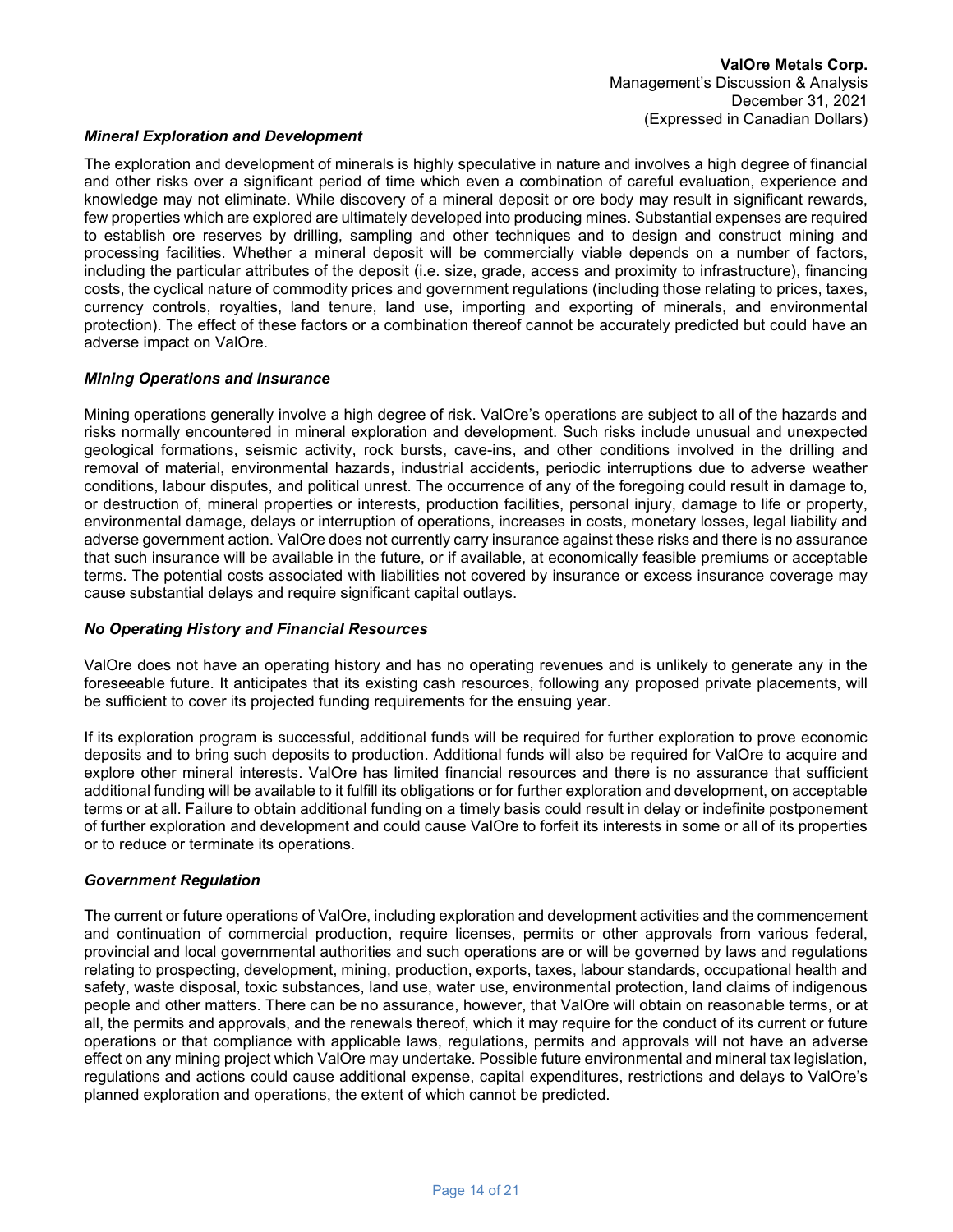Failure to comply with applicable laws, regulations and permitting requirements may result in enforcement actions thereunder, including orders issued by regulatory or judicial authorities causing operations to cease or be curtailed, and may include corrective measures requiring capital expenditures, installation of additional equipment, or remedial actions. Parties engaged in mining operations may be required to compensate those suffering loss or damage by reason of the mining activities and may have civil or criminal fines or penalties imposed for violations of applicable laws or regulations.

#### **Competition**

The mineral exploration and mining business is competitive in all of its phases. ValOre will compete with numerous other companies and individuals, including competitors with greater financial, technical and other resources, in the search for and the acquisition of attractive mineral properties. ValOre's ability to acquire properties in the future will depend not only on its ability to develop its present properties, but also on its ability to select and acquire suitable prospects for mineral exploration or development. There is no assurance that ValOre will be able to compete successfully with others in acquiring such prospects.

#### Title to Property

ValOre has taken precautions to ensure that legal titles to its property interests are properly recorded. There can be no assurance that ValOre will be able to secure the grant or the renewal of exploration permits or other tenures on terms satisfactory to it, or that governments in the jurisdictions in which the properties are situated will not revoke or significantly alter such permits or other tenures or that such permits and tenures will not be challenged or impugned. Third parties may have valid claims underlying portions of ValOre's interests, and the permits or tenures may be subject to prior unregistered agreements or transfers or native land claims and title may be affected by undetected defects. If a title defect exists, it is possible that ValOre may lose all or part of its interest in the properties to which such defects relate.

#### Permitting and Regulatory Risks

Amendments to current laws, regulations and permits governing operations and activities of mining companies could have a material adverse impact on the Company. As well, policy changes and political pressures within and on federal, territorial, and First Nation governments having jurisdiction over or dealings with the Company could change the implementation and interpretation of such laws, regulations and permits, also having a material adverse impact on the Company. Such impacts could result in one or more increases in capital expenditures or reduction or delays in further exploration activities.

#### Environmental Risks and Hazards

All phases of ValOre's operations will be subject to environmental regulation in the jurisdictions in which it intends to operate. These regulations mandate, among other things, the maintenance of air and water quality standards and land reclamation, and provide for restrictions and prohibitions on spills, releases or emissions of various substances produced in association with certain mining industry activities and operations.

They also set forth limitations on the generation, transportation, storage and disposal of hazardous waste. A breach of such regulation may result in the imposition of fines and penalties. In addition, certain types of mining operations require the submission and approval of environmental impact assessments. Environmental legislation is evolving in a manner which will require stricter standards and enforcement, increased fines and penalties for noncompliance, more stringent environmental assessments of proposed projects and a heightened degree of responsibility for companies and their officers, directors and employees. The cost of compliance with changes in governmental regulations has the potential to reduce the viability or profitability of operations. Environmental hazards may exist on the properties in which ValOre holds interests or on properties that will be acquired which are unknown to ValOre at present and which have been caused by previous or existing owners or operators of the properties.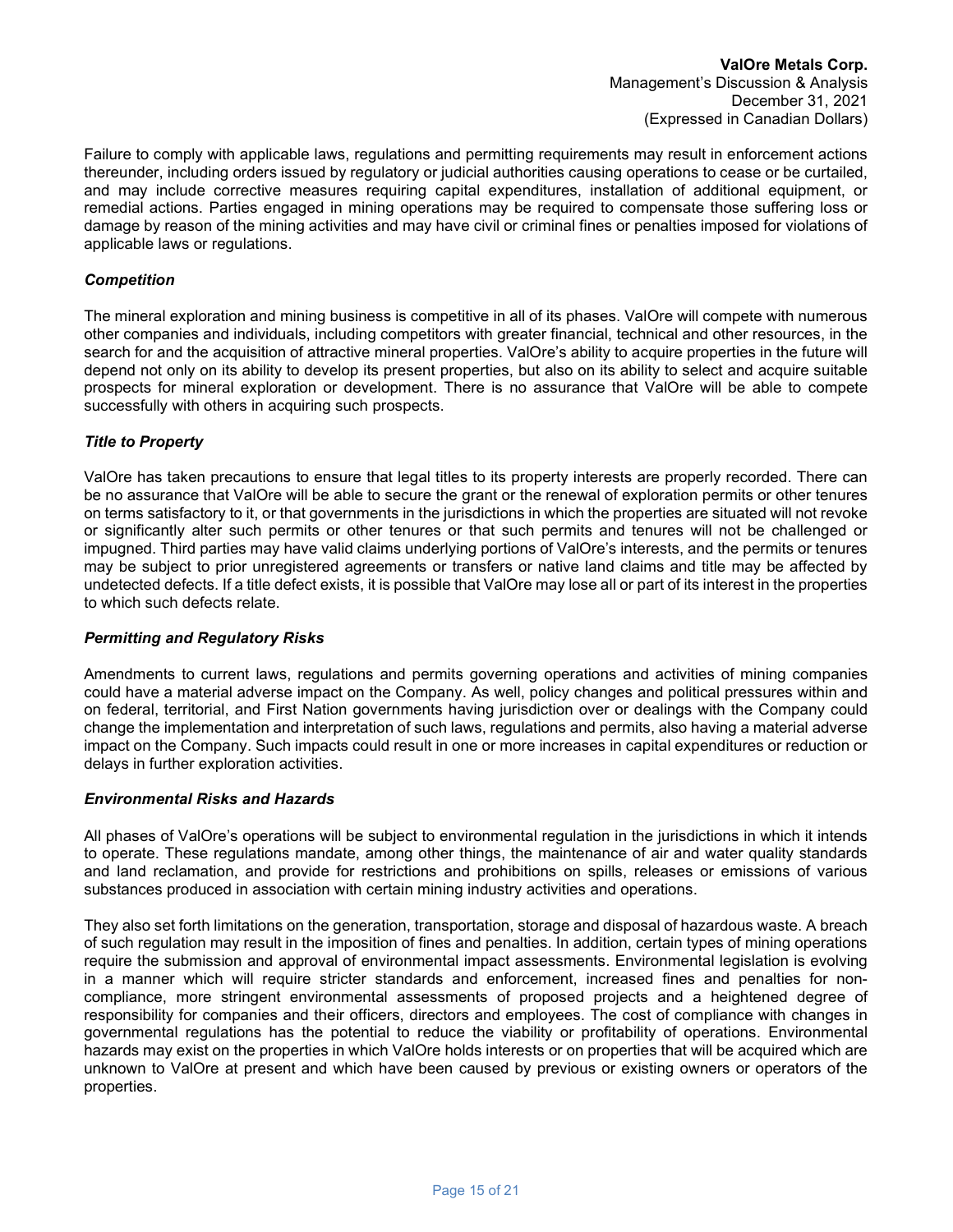#### COVID-19

In March 2020, the World Health Organization declared coronavirus COVID-19 a global pandemic. This contagious disease outbreak, which has continued to spread, and any related adverse public health developments, has adversely affected workforces, economies, and financial markets globally, potentially leading to an economic downturn. To date, there have been limited adverse effects on ValOre's business or ability to raise funds.

#### Commodity Prices

The price of ValOre's securities, its financial results and exploration, development and mining activities may in the future be significantly adversely affected by declines in the price of base metals & minerals. These prices fluctuate widely and are affected by numerous factors beyond ValOre's control such as the sale or purchase of uranium by various dealers, government agencies and financial institutions, interest rates, exchange rates, inflation or deflation, currency exchange fluctuation, global and regional supply and demand; production and consumption patterns, speculative activities, increased production due to improved mining and production methods, government regulations relating to prices, taxes, royalties, land tenure, land use, importing and exporting of minerals, environmental protection and international political and economic trends, conditions and events. These prices fluctuate widely, and future serious price declines could cause continued development of ValOre's properties to be impracticable.

Further, reserve calculations and life-of-mine plans using significantly lower uranium and platinum group elements prices could result in material write-downs of ValOre's investment in mining properties and increased amortization, reclamation and closure charges.

In addition to adversely affecting reserve estimates and its financial condition, declining commodity prices can impact operations by requiring a reassessment of the feasibility of a particular project. Such a reassessment may be the result of a management decision or may be required under financing arrangements related to a particular project. Even if the project is ultimately determined to be economically viable, the need to conduct such a reassessment may cause substantial delays or may interrupt operations until the reassessment can be completed.

#### Price Volatility

In recent years, the securities markets in Canada and elsewhere have experienced a high level of price and volume volatility, and the market prices of securities of many public companies have experienced significant fluctuations in price which have not necessarily been related to the operating performance, underlying asset values or prospects of such companies. Any quoted market for ValOre's securities will be subject to such market uncertainties and the value of such securities may be affected accordingly.

#### Key Executives

ValOre is dependent on the services of key executives and a small number of highly skilled and experienced consultants and personnel, whose contributions to the operations of ValOre are likely to be of importance. Locating mineral deposits depends on a number of factors, not the least of which is the technical skill of the exploration personnel involved.

Due to the relatively small size of ValOre, the loss of these persons or ValOre's inability to attract and retain additional highly skilled employees or consultants may adversely affect its business and future operations. ValOre does not currently carry any key-man life insurance on any of its executives. The directors and officers of ValOre only devote part of their time to the affairs of ValOre.

#### Potential Conflicts of Interest

Certain directors and officers of ValOre are, and may continue to be, involved in the mining and mineral exploration industry through their direct and indirect participation in corporations, partnerships or joint ventures which are potential competitors of ValOre.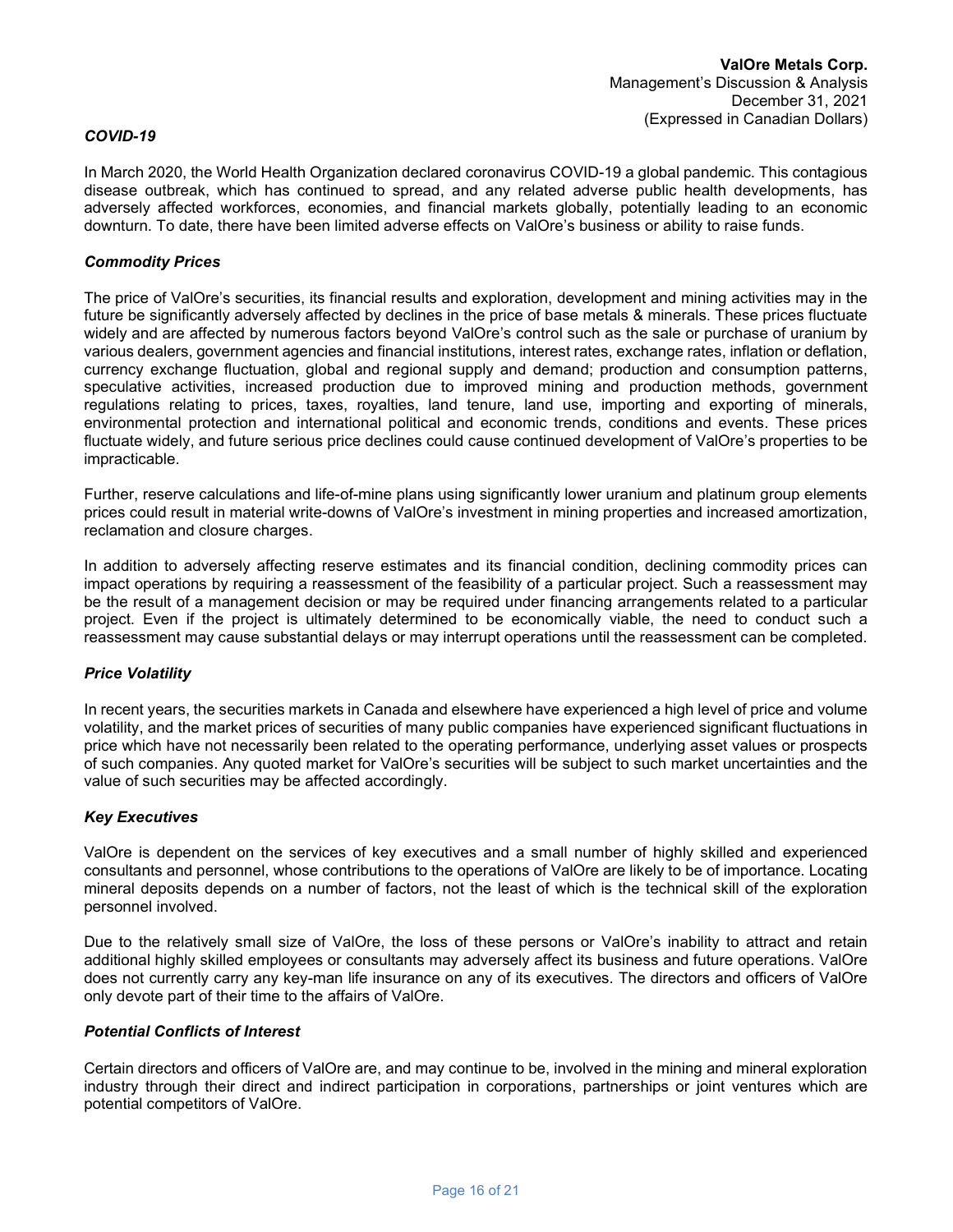Situations may arise in connection with potential acquisitions in investments where the other interests of these directors and officers may conflict with the interests of ValOre. Directors and officers of ValOre with conflicts of interest are subject to and do follow the procedures set out in applicable corporate and securities legislation, regulations, rules and policies.

#### **Dividends**

ValOre has no earnings or dividend record and is unlikely to pay any dividends in the foreseeable future as it intends to employ available funds for mineral exploration and development. Any future determination to pay dividends will be at the discretion of the Board of Directors of ValOre and will depend on ValOre's financial condition, results of operations, capital requirements and such other factors as the Board of Directors of ValOre deem relevant.

#### Nature of the Securities

The purchase of ValOre's securities involves a high degree of risk and should be undertaken only by investors whose financial resources are sufficient to enable them to assume such risks. ValOre's securities should not be purchased by persons who cannot afford the possibility of the loss of their entire investment. Furthermore, an investment in ValOre's securities should not constitute a major portion of an investor's portfolio.

## OFF BALANCE SHEET ARRANGEMENTS

ValOre does not utilize off balance sheet arrangements.

## TRANSACTIONS WITH RELATED PARTIES

#### Key management compensation

Key management consists of ValOre's directors and officers. In addition to management and consulting fees paid to these individuals, or companies controlled by these individuals, the Company provides non-cash benefits. The aggregate value of compensation with key management for the three months ended December 31, 2021 was \$169,550 (2020 - \$110,700) and was comprised of the following:

|                                               |   | Three Months ended |   | Three Months ended |
|-----------------------------------------------|---|--------------------|---|--------------------|
|                                               |   | December 31,       |   | December 31,       |
|                                               |   | 2021               |   | 2020               |
| Management and consulting fees                | Φ | 52.500             | S | 52,500             |
| Directors fees (included in Management and    |   | 49,200             |   | 58,200             |
| consulting fees in the Statements of Loss and |   |                    |   |                    |
| Comprehensive Loss)                           |   |                    |   |                    |
| Share-based compensation                      |   | 67,850             |   |                    |
| Total remuneration                            |   | 169,550            |   | 110,700            |
|                                               |   |                    |   |                    |

The amounts charged to ValOre for the services provided have been determined by negotiation among the parties and, in certain cases, are covered by signed agreements.

Related party transactions and balances not disclosed elsewhere in these condensed interim consolidated financial statements are as follows: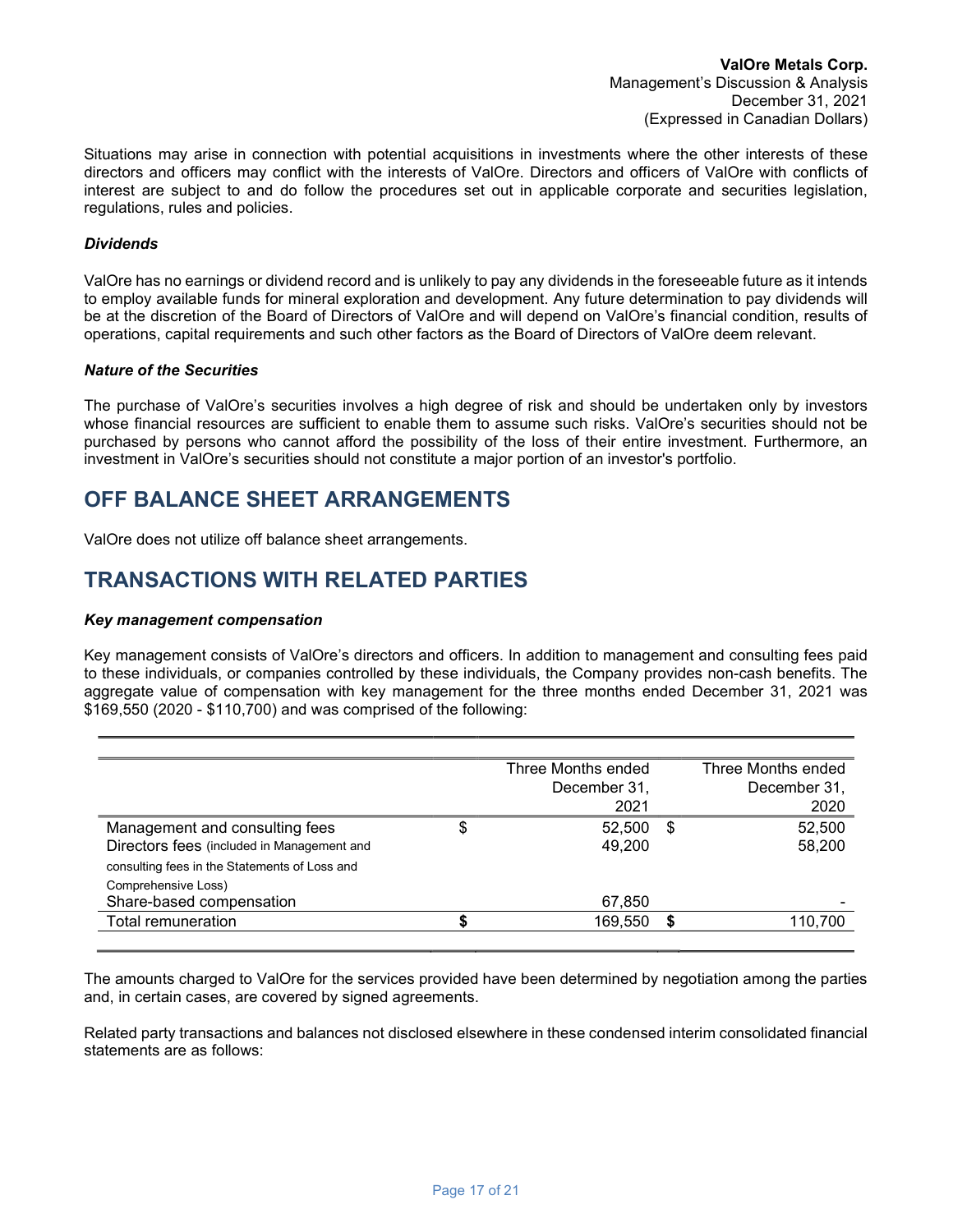#### Other related party transactions

During the three months ended December 31, 2021, ValOre incurred a total of \$15,000 (2021 - \$15,000) in consulting fees and \$5,455 (2021 - \$6,034) in rent from a company owned by a close family member of the CFO.

#### Due to/from related parties

As at December 31, 2021, \$10,200 (September 30, 2021 - \$nil) was owed to directors of the Company for director fees. This amount is included in accounts payable and accrued liabilities. Amounts due to related parties are unsecured, have no fixed repayments and are non-interest bearing.

#### Loan payable

During the year ended September 30, 2021, the Company repaid the full amount of the loans due to the CEO and CFO.

## PROPOSED TRANSACTIONS

There are no proposed transactions that should be disclosed.

# CRITICAL ACCOUNTING ESTIMATES

ValOre's accounting policies are presented Note 2 of the condensed interim consolidated financial statements for the three months ended December 31, 2021 and the audited consolidated financial statements for year ended September 30, 2021. The preparation of financial statements in accordance with IFRS requires management to select accounting policies and make estimates. Such estimates may have a significant impact on the financial statements. Actual amounts could differ materially from the estimates used and, accordingly, affect the results of the operations. These include:

- the carrying values of exploration and evaluation assets
- the valuation of stock-based compensation expense

#### Exploration and evaluation assets

The carrying amount of ValOre's exploration and evaluation assets do not necessarily represent present or future values, and the Company's exploration and evaluation assets have been accounted for under the assumption that the carrying amount will be recoverable. Recoverability is dependent on various factors, including the discovery of economically recoverable reserves, the ability of the Company to obtain the necessary financing to complete the development and upon future profitable production or proceeds from the disposition of the mineral properties themselves.

Additionally, there are numerous geological, economic, environmental and regulatory factors and uncertainties that could impact management's assessment as to the overall viability of its properties or to the ability to generate future cash flows necessary to cover or exceed the carrying value of the Company's exploration and evaluation assets.

#### Stock-based compensation expense

The grant date fair value of share-based payment awards granted to employees is recognized as an employee expense, with a corresponding increase in equity, over the period that the employees unconditionally become entitled to the awards. The amount recognized as an expense is adjusted to reflect the number of awards for which the related service and non-market vesting conditions are expected to be met, such that the amount ultimately recognized as an expense is based on the number of awards that do meet the related service and non-market performance conditions at the vesting date.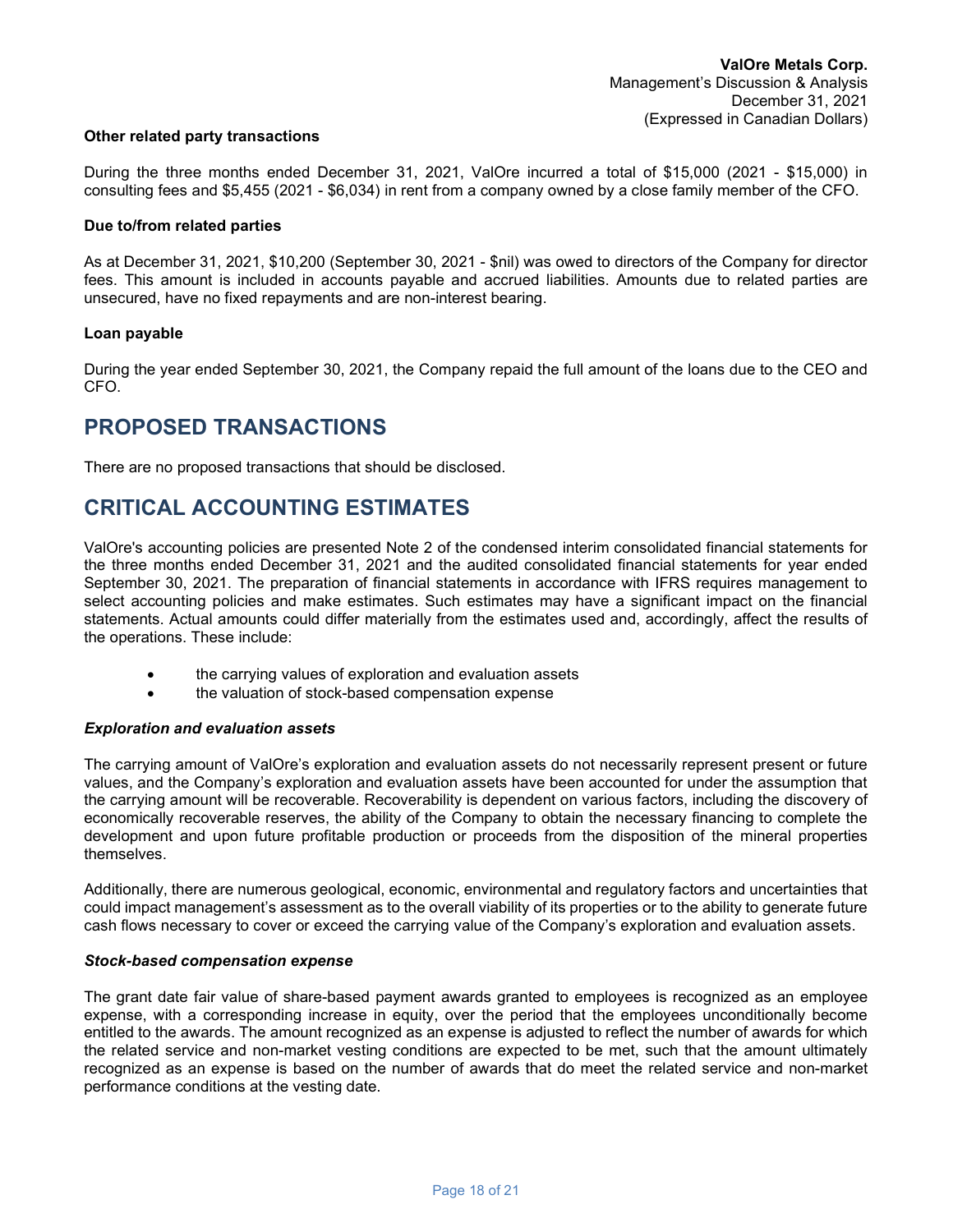The accounting policies in preparation of the consolidated financial statements for the three months ended December 31, 2021 are consistent with those applied and disclosed in the Company's audited consolidated financial statements for the year ended September 30, 2021.

## FINANCIAL INSTRUMENTS AND OTHER INSTRUMENTS

## Categories of financial assets and liabilities

The fair value of the Company's cash and cash equivalents, other receivables, GST recoverable, and accounts payable and accrued liabilities approximate carrying value which is the amount recorded on the statement of financial position due to their short-term nature. The Company's marketable securities, under the fair value hierarchy, are based on level one inputs.

#### Foreign currency translation

The functional currency of ValOre and its subsidiaries is the Canadian dollar. Foreign currency transactions are translated into the functional currency of the Company using the exchange rates prevailing at the dates of the transactions. Monetary assets and liabilities denominated in foreign currencies at the reporting date are translated into the functional currency at the exchange rate in effect at the financial statement date. Exchange gains or losses arising from these translations are recognized in profit or loss for the reporting period.

#### Credit risk

Credit risk is the risk of loss associated with a counterparty's inability to fulfill its payment obligations. The Company's credit risk is primarily attributable to cash, other receivables, marketable securities and GST recoverable. Management believes that the credit risk concentration with respect to financial instruments included in cash, marketable securities, other receivables and GST recoverable is remote as they relate to deposits and interest receivable from major financial institutions, marketable securities held with a major brokerage firm, and one other small balance. The maximum credit risk as at December 31, 2021 was \$11,621,356 (September 30, 2021 - \$2,535,084).

#### Liquidity risk

The Company's approach to managing liquidity risk is to ensure that it will have sufficient liquidity to meet liabilities when due. At December 31, 2021, ValOre had a cash balance of \$11,387,417 (September 30, 2021 - \$2,516,919) to settle accounts payable and accrued liabilities of \$862,330 (September 30, 2021 - \$316,859).

#### Market risk

Market risk is the risk of loss that may arise from changes in market factors such as interest rates, foreign exchange rates, and commodity and equity prices.

(a) Interest rate risk

The interest rate risk is the risk that the fair value or future cash flows of a financial instrument will fluctuate because of changes in market interest rates. As at December 31, 2021, the Company is not exposed to significant interest rate risk.

(b) Foreign currency risk

ValOre is exposed to foreign currency risk on fluctuations related to cash, accounts receivable and accounts payable and accrued liabilities, denominated in Brazilian Real. A 10% fluctuation between the Canadian dollar and the Brazilian real would impact profit or loss by approximately \$3,388 (September 30, 2021 - \$3,272).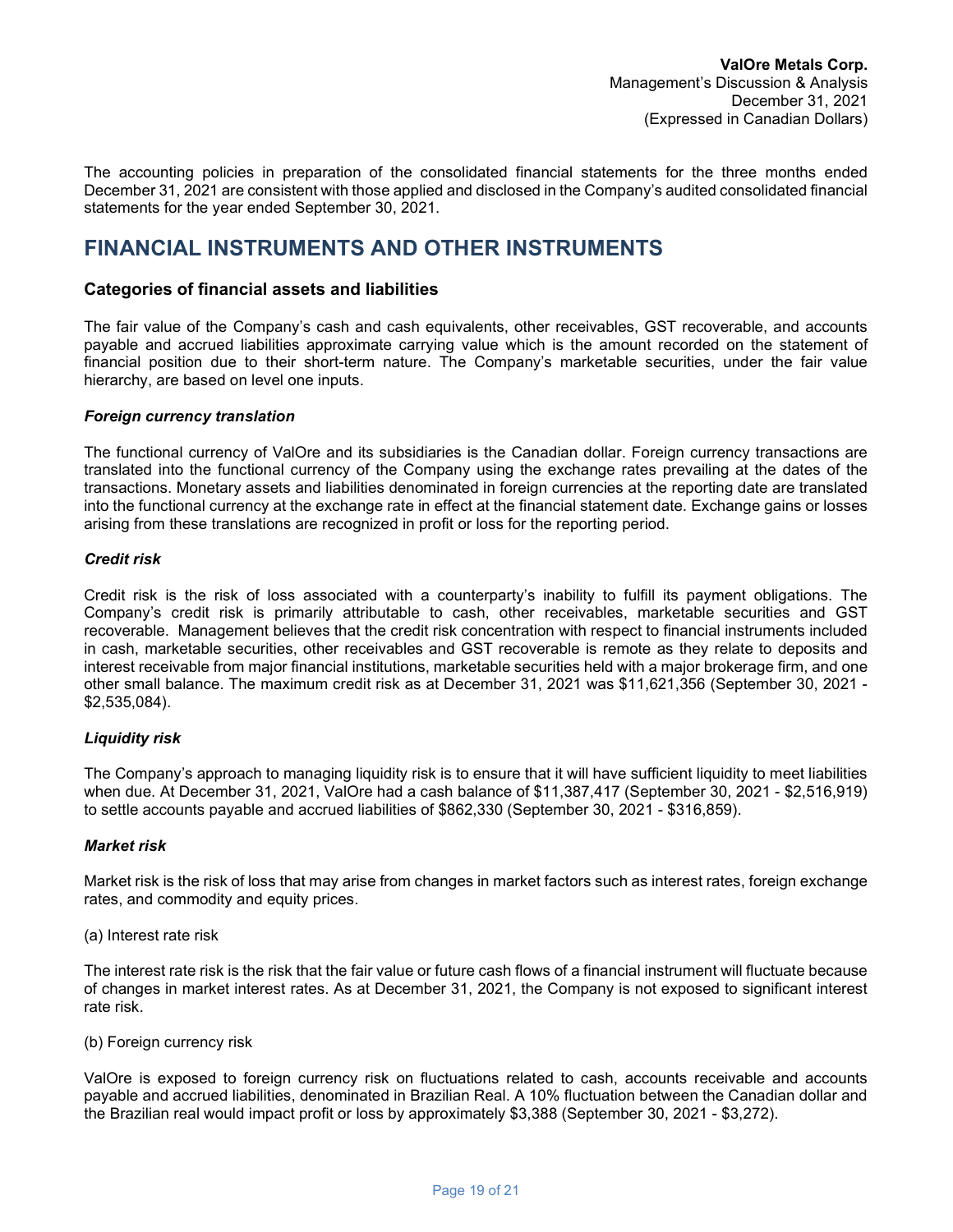#### (c) Price risk

The Company is exposed to price risk with respect to commodity and equity prices. Equity price risk is defined as the potential adverse impact on the Company's earnings due to movements in individual equity prices or general movements in the level of the stock market. Commodity price risk is defined as the potential adverse impact on earnings and economic value due to commodity price movements and volatilities.

The Company closely monitors commodity prices of resources, individual equity movements, and the stock market to determine the appropriate course of action to be taken by the Company. The Company maintains certain investments in marketable securities which are measured at fair value, being the closing price of each equity investment at the statement of financial position date. We are exposed to changes in share prices which would result in gains and losses being recognized in total comprehensive loss. A 10% fluctuation in the price of the Company's marketable securities would increase/decrease comprehensive loss by \$19,864 as at December 31, 2021 (September 30, 2021 - \$nil).

## OTHER REQUIREMENTS

## Additional Disclosure for Toronto Stock Exchange Venture Issuers Without Significant Revenue

Additional disclosure concerning ValOre's general and administrative expenses and exploration and evaluation assets is provided in ValOre's Statement of Loss and Deficit and Schedule of Exploration and Evaluation Assets contained in its condensed interim consolidated financial statements for the three months ended December 31, 2021 and its audited annual financial statements for September 30, 2021, available on www.sedar.com . **Commitments** 

#### Advance royalty fees to NTI

As part of the agreement pertaining to Angilak Property, ValOre is committed to paying annual advance royalty fees of \$50,000 to NTI. NTI allowed the Company to defer the annual advance royalty payments due on March 31, 2015, 2016, and 2018 to December 31, 2019 (paid), 2020 (paid), and 2021 (paid), respectively.

#### Flow-through premium liability

Flow-through share premium liabilities include the liability portion of the flow-through shares issued. The following is a continuity schedule of the liability portion of the flow-through shares issuance.

| <b>Balance at September 30, 2021</b>                                 |         |
|----------------------------------------------------------------------|---------|
| Liability incurred on flow-through shares                            | 550,000 |
| Settlement of flow-through share liability on incurring expenditures | (7,635) |
| <b>Balance at December 31, 2021</b>                                  | 542.365 |

During November 2021, the Company completed a non‐brokered private placement of 18,333,333 flow-through shares at a price of \$0.60 per share for gross proceeds of \$11,000,000. A premium of \$0.03 per unit was received for the flow-through shares resulting in an initial liability of \$550,000.

The flow-through liability is amortized to Other Income in the Statement of Loss and Comprehensive Loss, based on the percentage of the eligible expenditures incurred during the period. The Company has an obligation to spend \$10,847,308 in flow-through proceeds by December 31, 2022, by which time the outstanding flow-through share premium liability of \$542,365 will be settled when these flow-through expenditures are made.